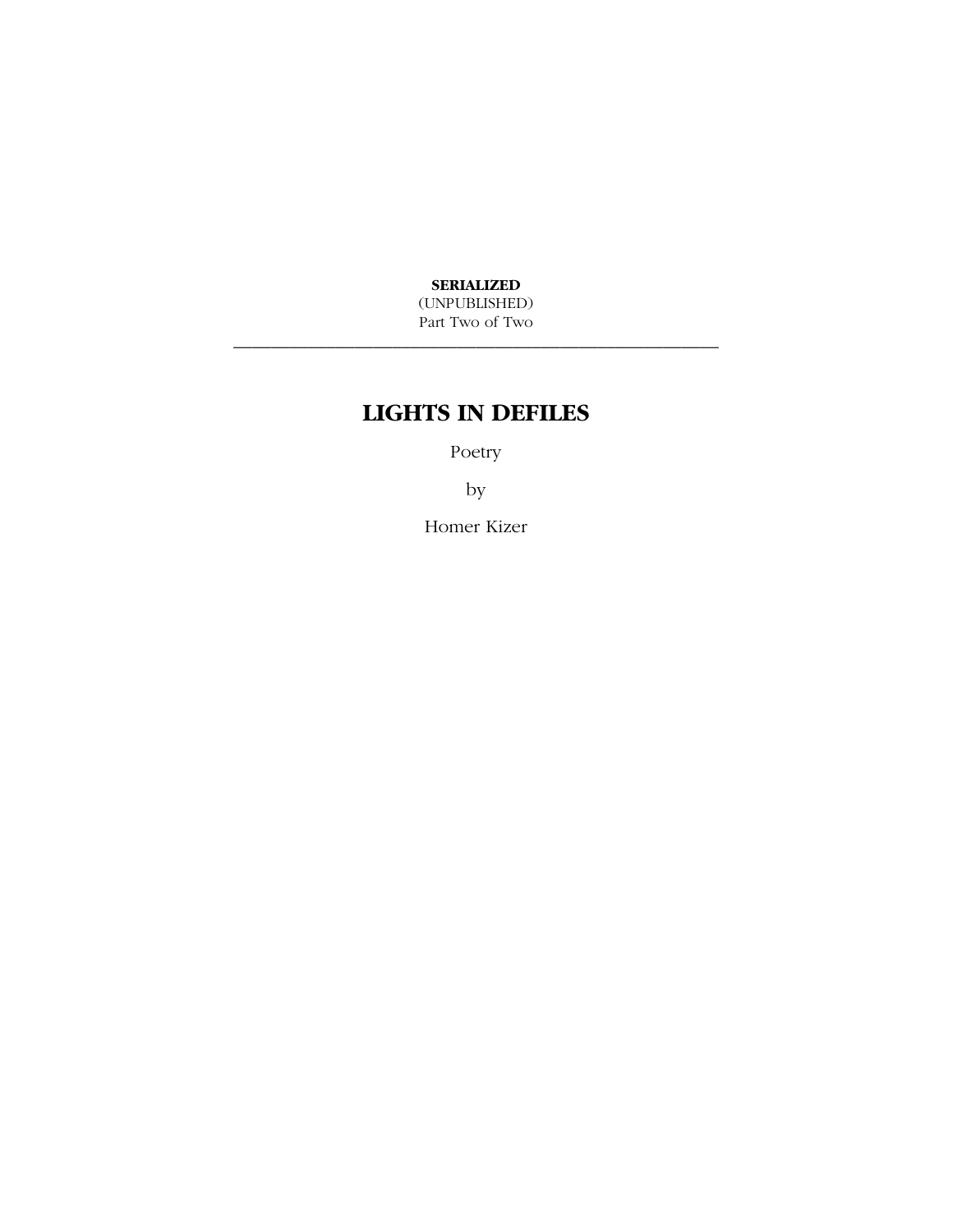#### AS IF WIND—

I had to stay too long with my cuts when I fell overripe white pine six feet & more on the stump;

I was never confident I could outrun broken crowns or duck kickbacks when I cut with an underpowered saw—

as tall pines start to fall they ripple as if they're wind before toppling over their faces, snapping tops off landing with shaking heaviness.

I prayed for protection my first Monday then bought more power the following Monday.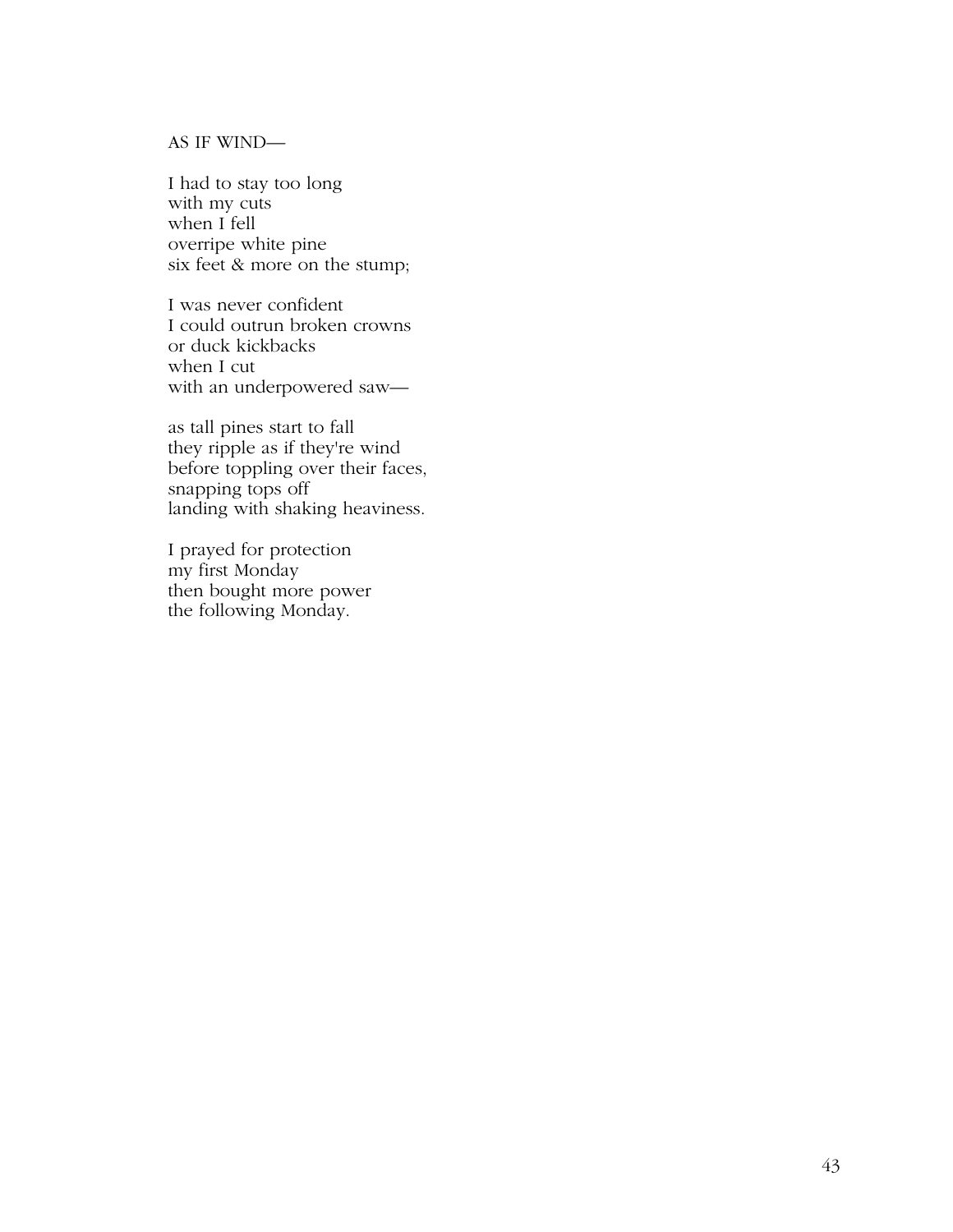# MET A MAN TODAY

a skinny fellow I wouldn't have invited home but he came anyway. "Name's Thomas Doubts," he said, flashing a badge issued by some authority. He was gathering evidence about an affair that happened in March. He had a date but he wouldn't tell me. "Do I know the person?" I asked. He said I didn't, that no one could. "Then why am I involved?" That's why he'd come, he said, to find out why I was—and he wrote down everything he said, just as if he were a court stenographer.

We played Euchre till he found the Jack of Bower hiding in the deck—after two marches and around midnight, I bought him a ticket on the Thunder Bolt Express. Haven't seen him since, but I thought I'd write, letting you know he's coming.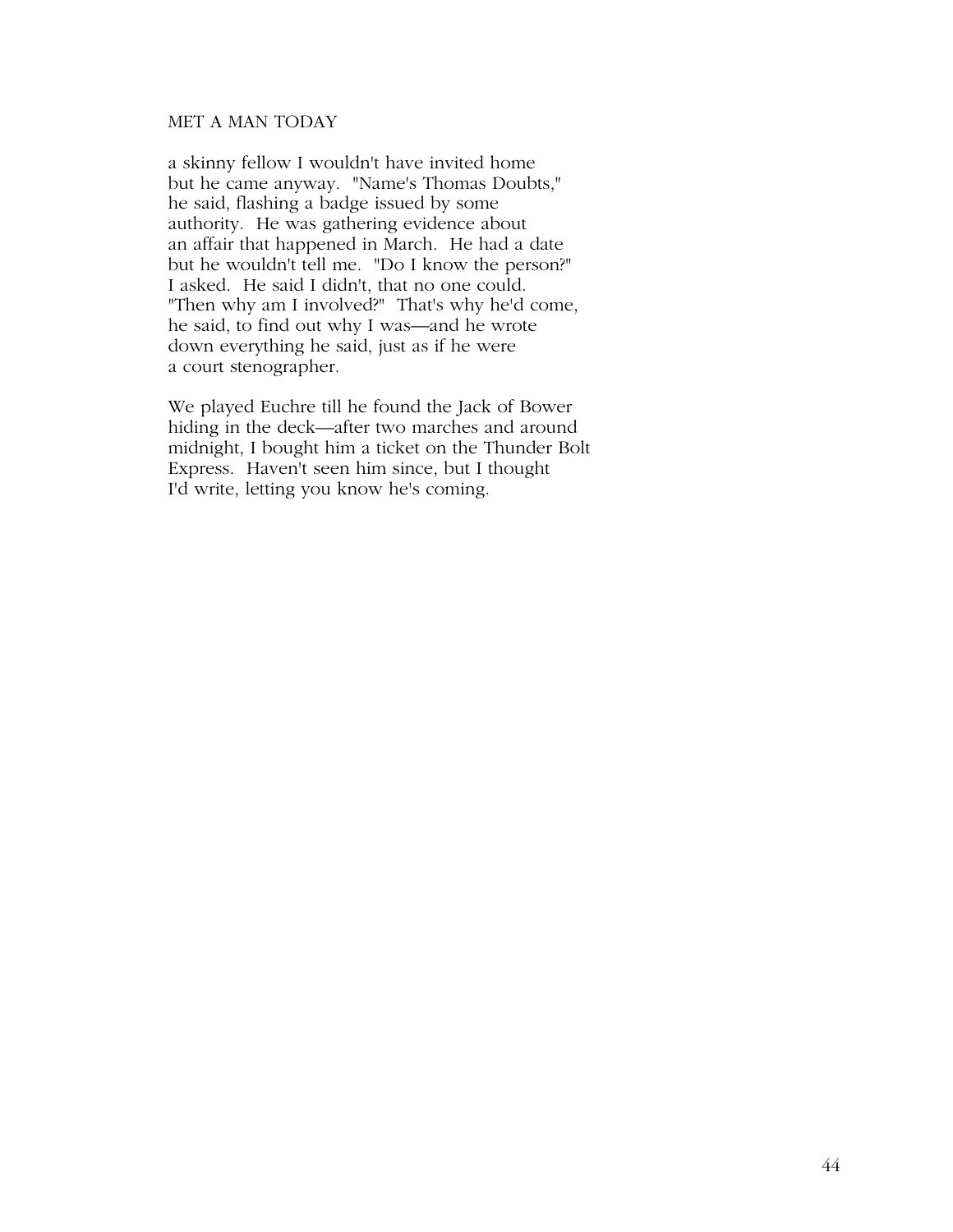BEN—

called to say hello

you were firefighting but I wanted you to know sound doctrine divides even strong brothers no one reads, *All are deceived*.

No exceptions listed not one for you nor one for me so the best we can do is muddle through living what we believe knowing that will be enough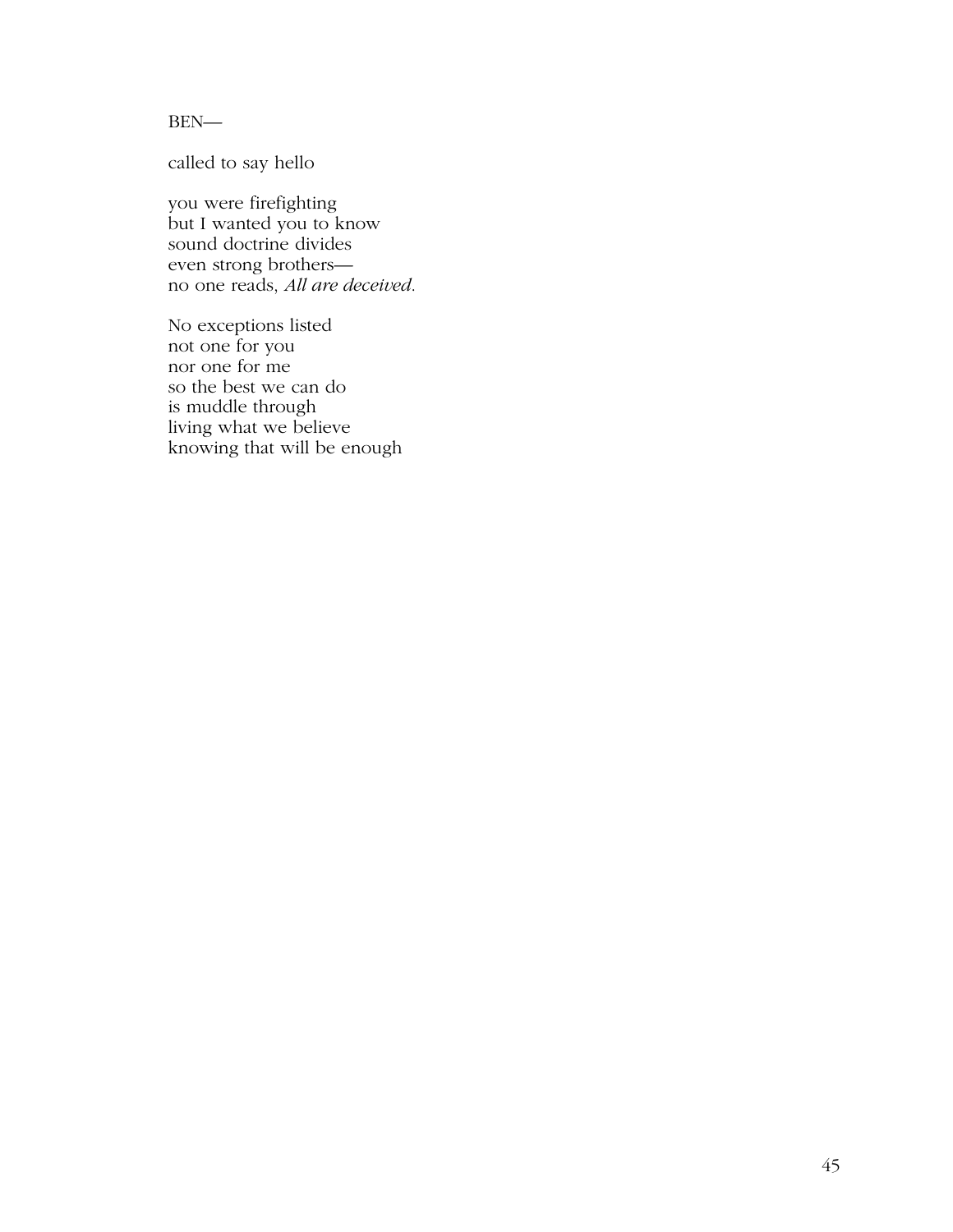# POLLS REPORT

93% believe Heaven awaits them leaving less than a tithe beyond dark boundaries that limit where spirits nurture hope of escape—

joining faithless poets on their circular rabbitdrive I wave flailing arms to keep you from joining me outside both traps before it's time.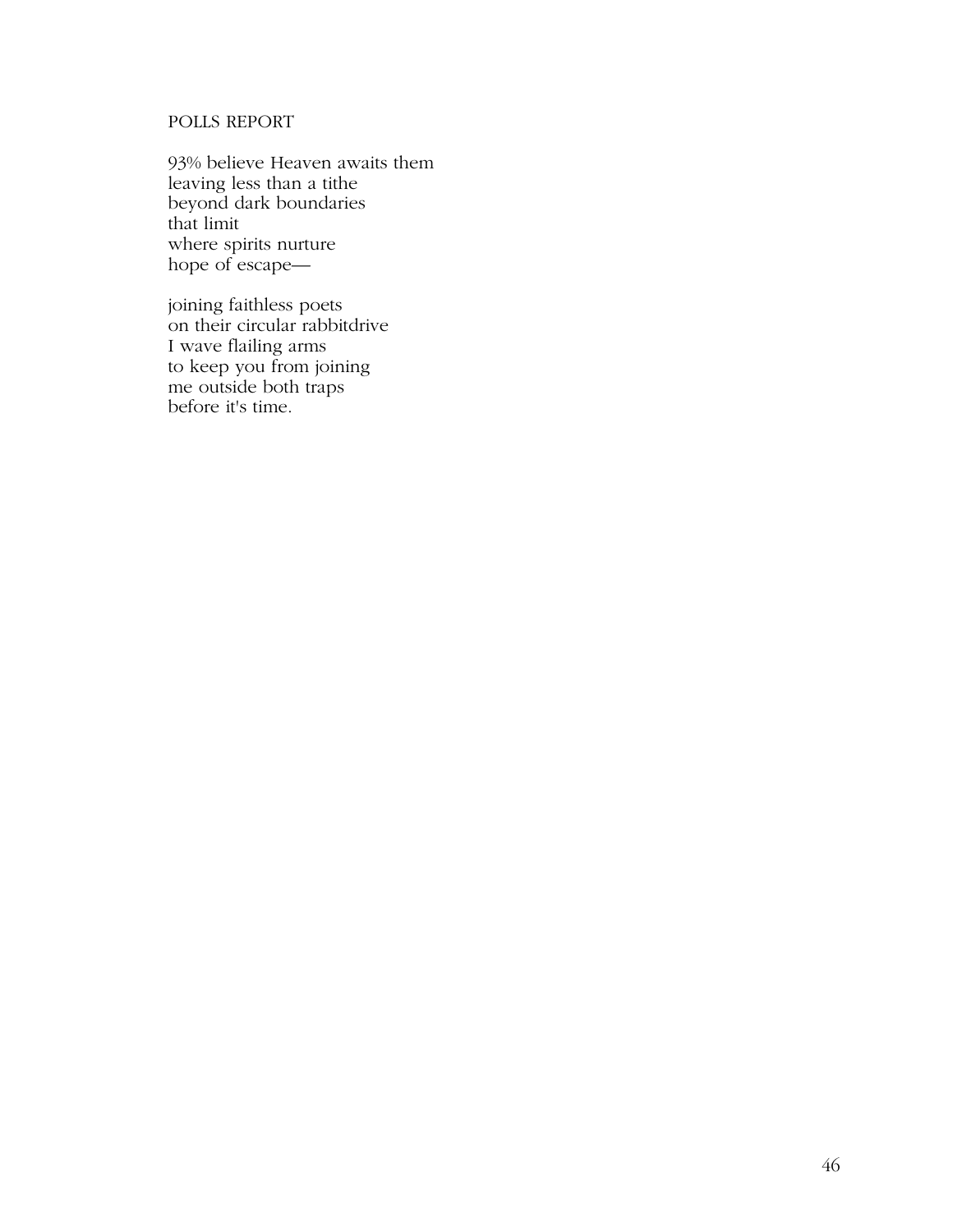gifts—

don't know whether I should even privately acknowledge, Father, I don't know why you've called me but you have called what spiritual gifts are mine— I'm not one to minister— I have few soft words for those who need comforted yes, I understand pain— I know firsthand about death even know a little about addiction about abuse…I have sympathy but we all have bad breaks to overcome you, Father, are all we need but trusting you takes faith & faith takes your intervention so the responsibility to minister belongs to you—

I have no gift for organization you & I know my mind files scattered thoughts in random files recallable as long as no one disturbs the chaos accountants are organized so you need to call one of them to lead missionary efforts—

are my gifts in evangelism or would my voice just add to the confusion of doctrine & doctrines that drive wouldbe converts to unbelief who am I to teach men who have studied your words from teachers & teachings that stretch like a film across the horizon of time—

no, I'm an old deer poacher whom you have forgiven what other gift can I claim or do I need for this I give you thanks in your Son's name. Amen.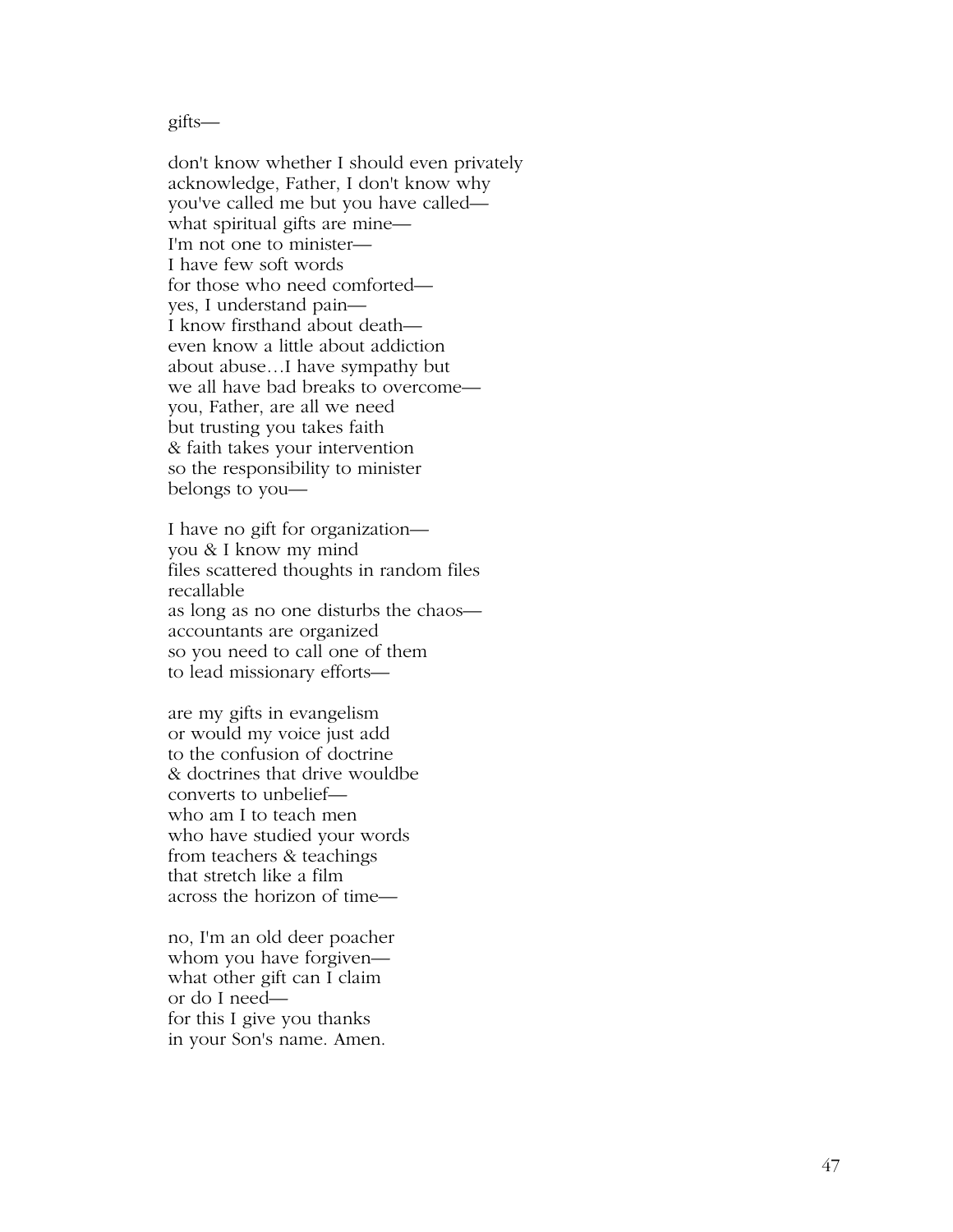# AS I CAST BLIND TO

a spawned steelhead trapped in the pond of a sawmill overgrown by alders—timber ribs, a sagging roof, a rusting boiler remembered sweat of fifty men who spawned a New Deal & sons who fought Fascism on foreign fields—I mend line as my fly twitches damp in the film, my thoughts shy as titmice: should I war with the Platonism of friends & neighbors, Laodiceans who'll purchase by martyrdom the vision they now believe only they possess? All will bow to a carpenter's son on a foreign hill stripes & stones will be given to fishermen casting blindness that hinders His children.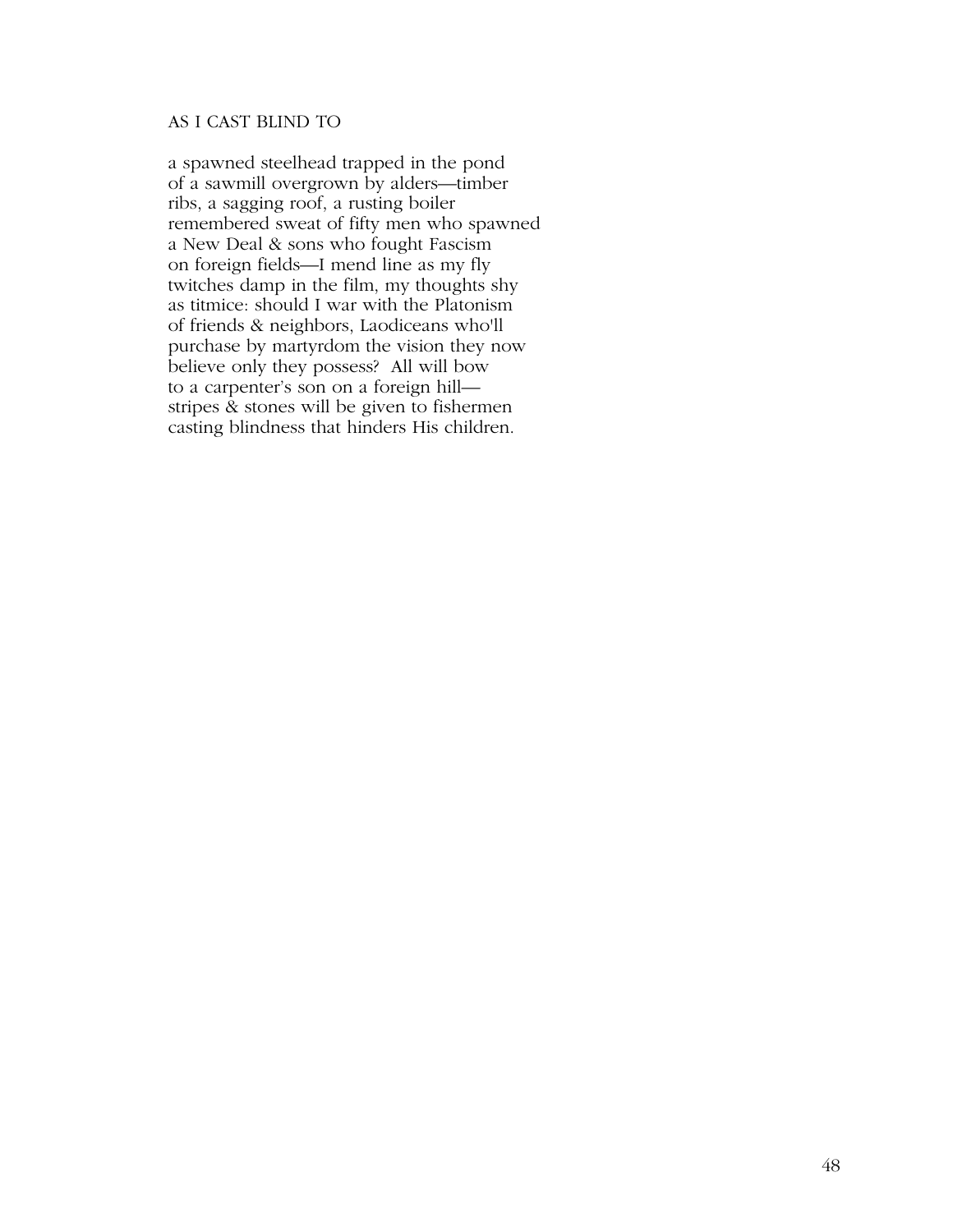camus/camas—

grammar was omitted the year I did sixth, seventh, eighth grades making me 12 in high school, a 16 year old math major at Willamette where spelling was never my strength—

grade school was frustrating: I'd ask how to spell a word, would be told to look it up but I wouldn't know what letter it started with. Sound it out, but I couldn't hear differences so I would read dictionaries till I found a word that would work—

not willing to pay the penalty for an inherited dysfunction (Dad stuttered bad), I cheated on spelling tests till right & wrong were as hard to hear as "p" from "b"—became a poacher

with a dictionary on my knee as I wrote about wind & weather & my willingness to challenge orthodoxy in fiction & poems—

I've been able to conceal this birth defect by not reading my work (I don't read well same reason I can't spell) using distance to hide, as long pants do the bruise-mark on my shin unattainable perfection

but nothing will conceal the misspelled word cast in bronze, part of a poem of mine around a downtown fountain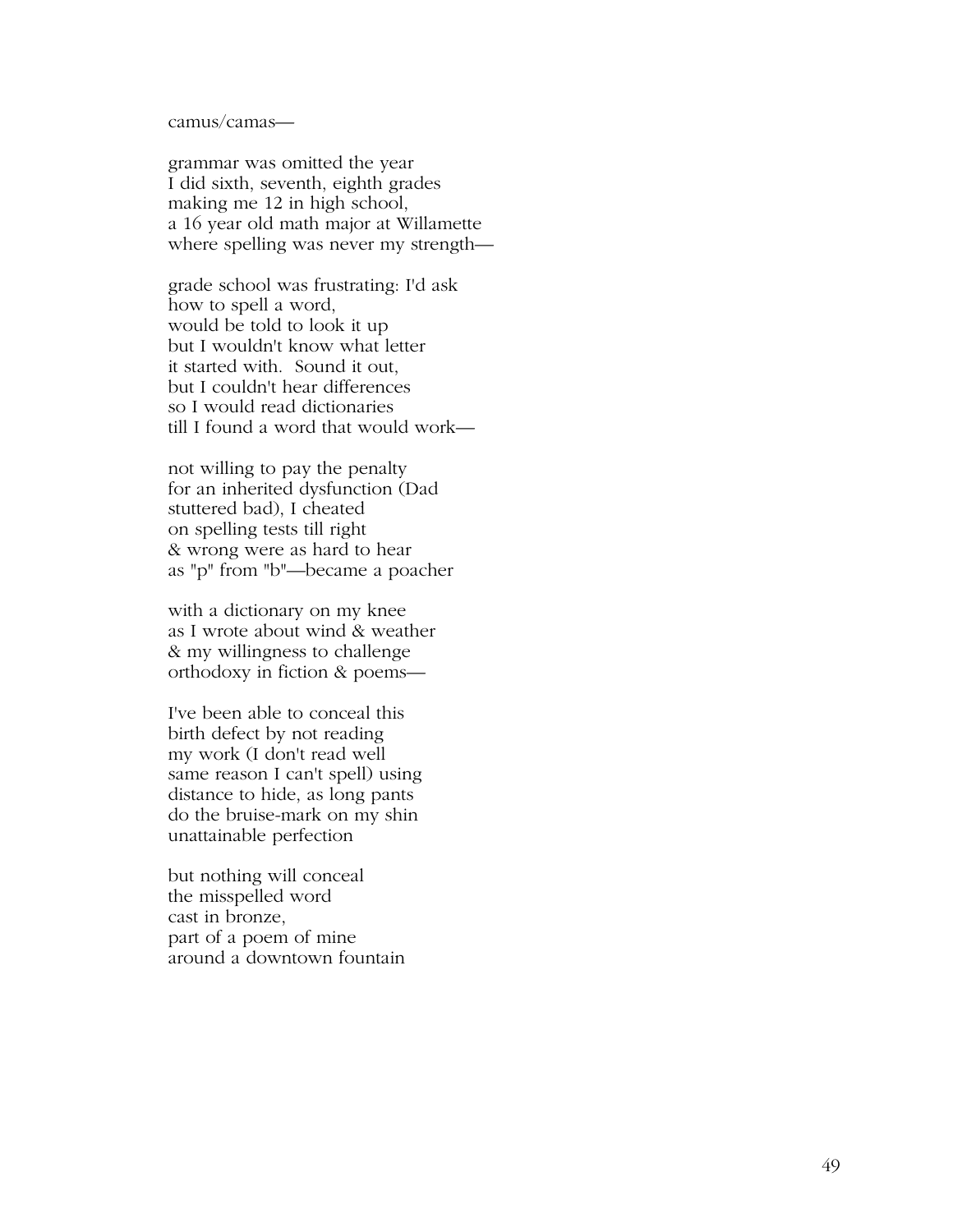# AUTHORITY—

needed to borrow a cutting torch my deacon said, Any time. I came by at noon but his men were already eating so a little reluctantly he helped me load bottles & hose. I wanted to thank him so I stepped into the camp trailer that served as job site office & lounge. There weren't enough chairs for either of us but to my surprize he jerked the chair from under one of his crew. The fellow picked himself up, stood, wanted to hit our deacon but, I guess, finally figured he wanted his job more. He grabbed his lunch stomped out— I've not seen him since while all this deacon said was He just doesn't understand authority the way we do.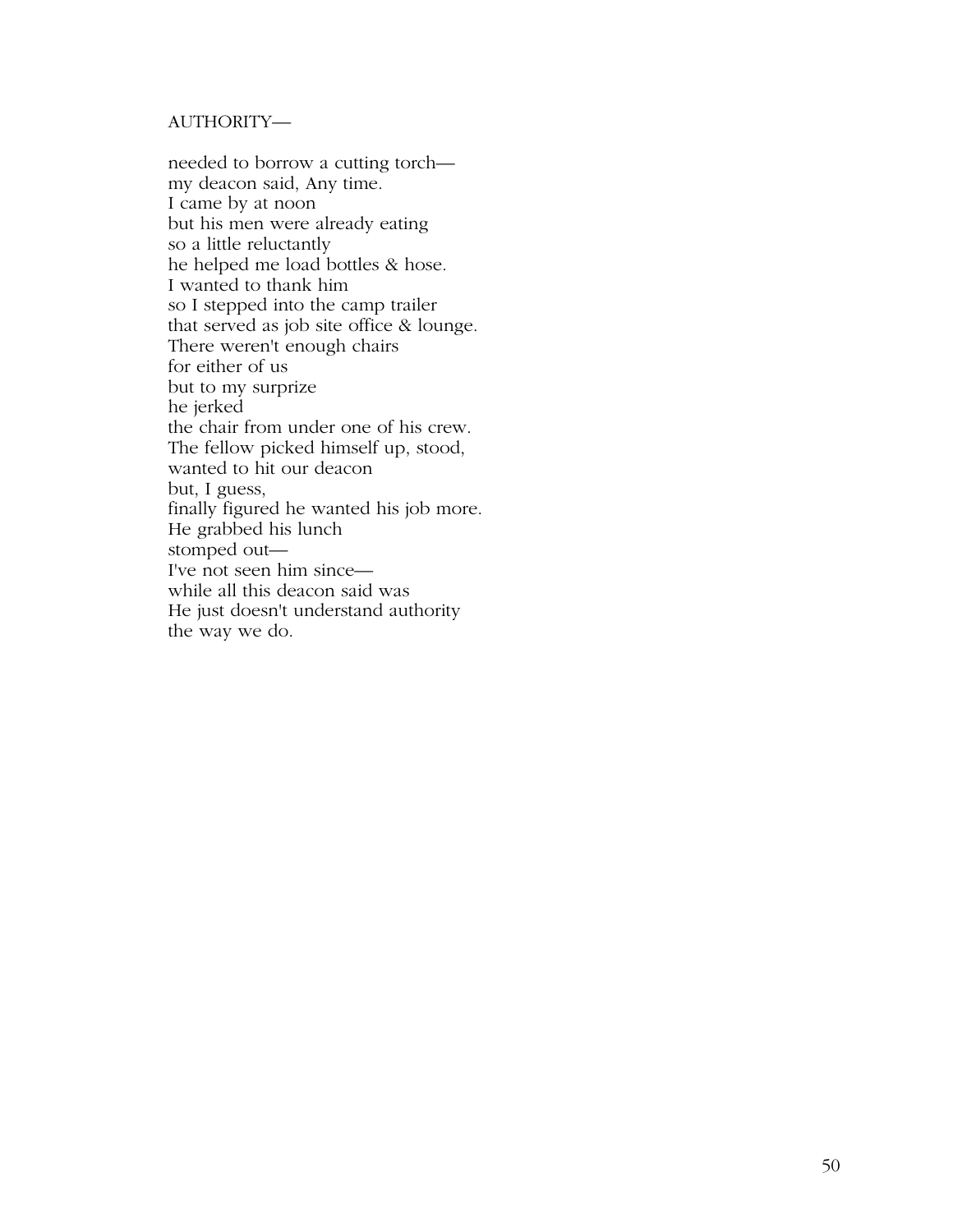#### WISDOM—

1.

preachers professing heaven as home will condemn God when that old liar's deception unravels revealing the church at Philadelphia through the millennia.

2.

a lie taught in sincerity doesn't heal itself even when uttered through anointed hands.

## 3.

life is blood from Noah to Paul making your tripart nature *psuche, pneuma, & soma*  breath, blood & flesh understandably familiar.

# 4.

if for three days Christ harrowed hell & wasn't dead as the ram Abraham sacrificed then no blood covers your sins or mine.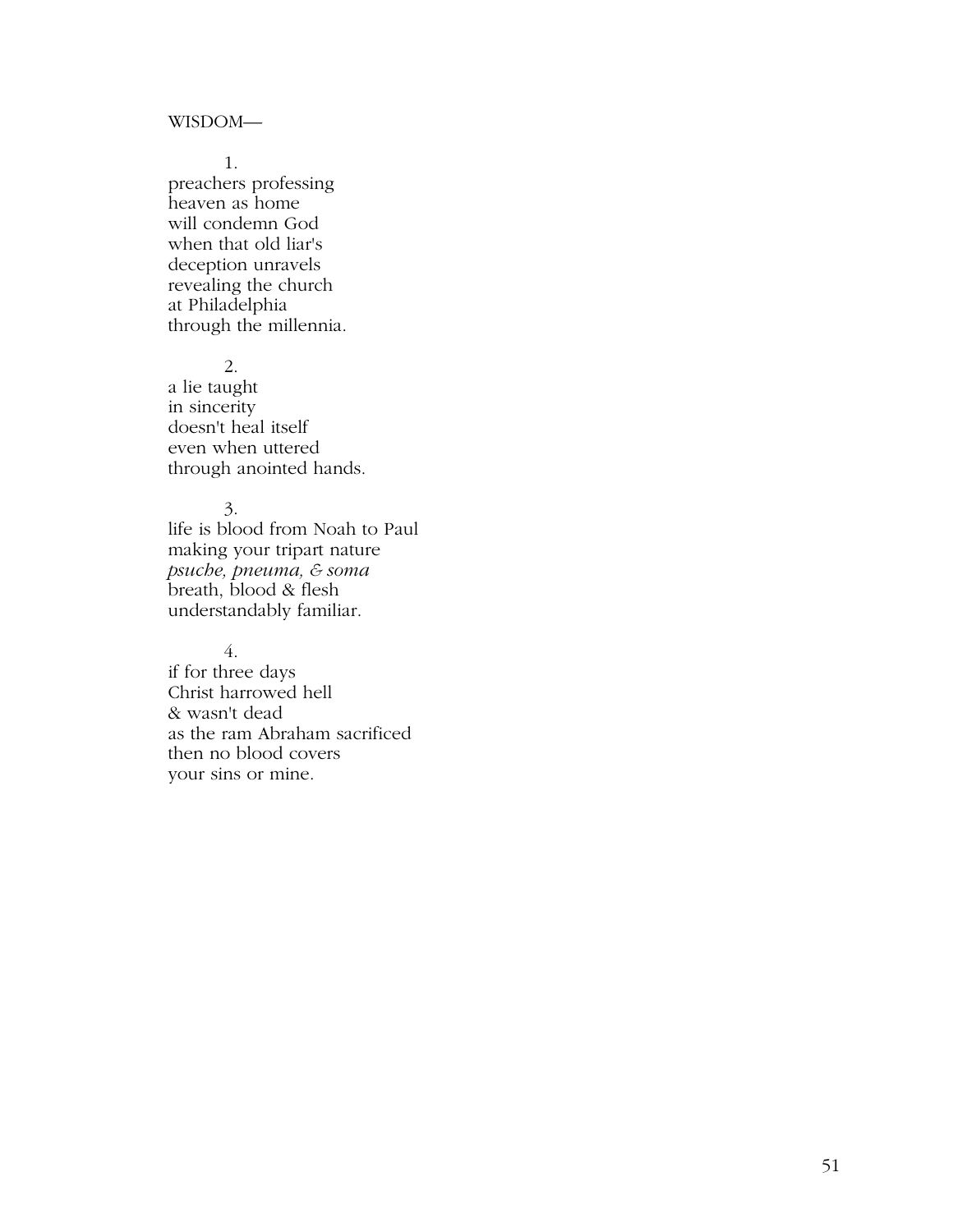survivalists—

the Y2K problem seems far away but some fellas are now beginning to stockpile food they have their rifles their ammo their dried bananas & sacks of wheat; they'll be prepared for if the computers don't go down then there are the globalists who want forty percent of us killed off, a first strike in 2002 or 2004 or 2008 I never can keep it straight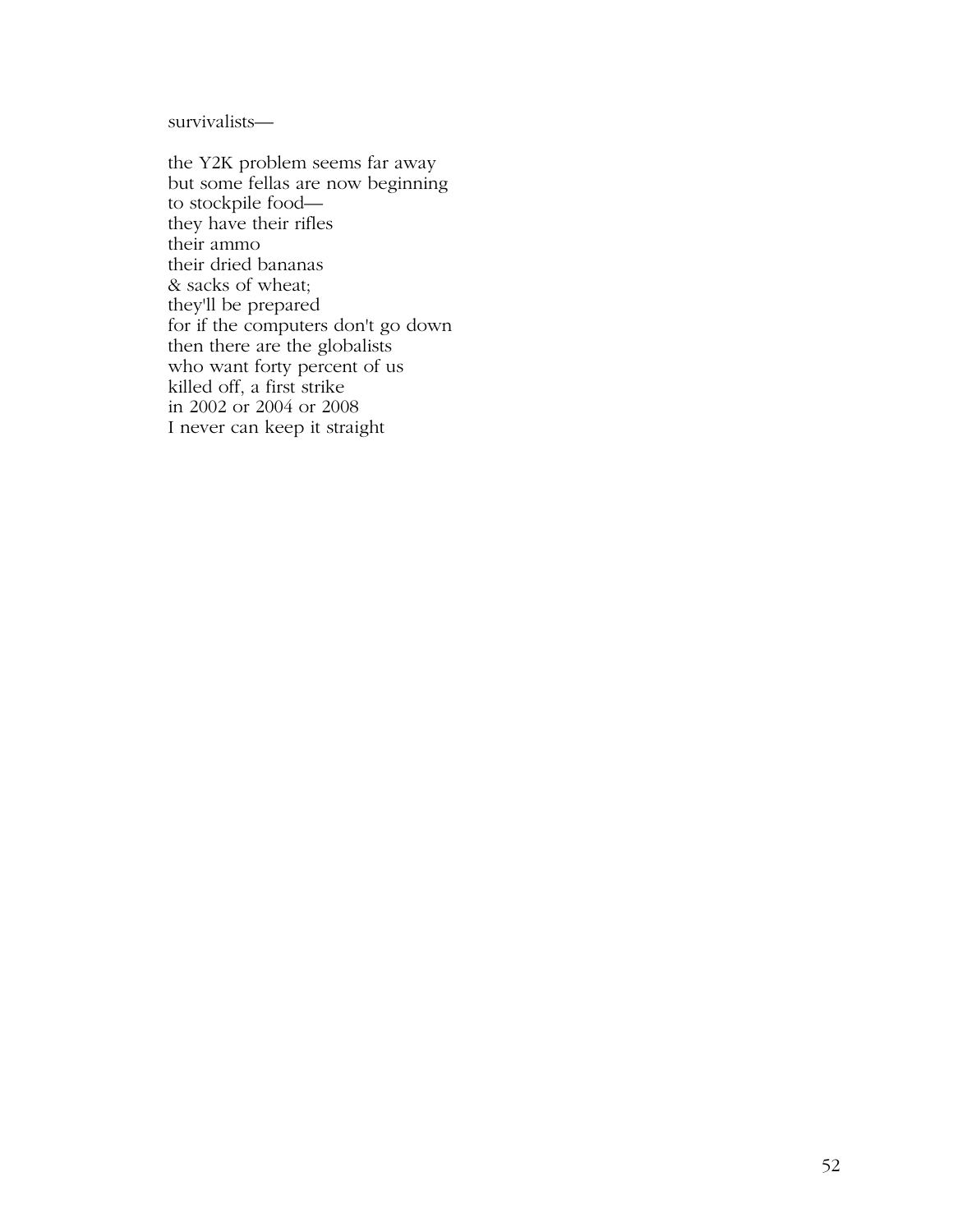# EXPANSION—

was sitting in a pew when I realized the teacher trying to explain eternity was using words without signifieds he thought the concept too big for human minds he had no stories to connect him to Creator or creation so I interjected that time was part of the creation but my words weren't stories so for him I'm scribbling these lines: time can be written as a function of gravity making the passage of time the expansion of space making eternity the endless extension of the creation the universe isn't static the same now as when spoken but dynamic changing & being changed by each story heard in dimensions beyond our limits beyond our heavens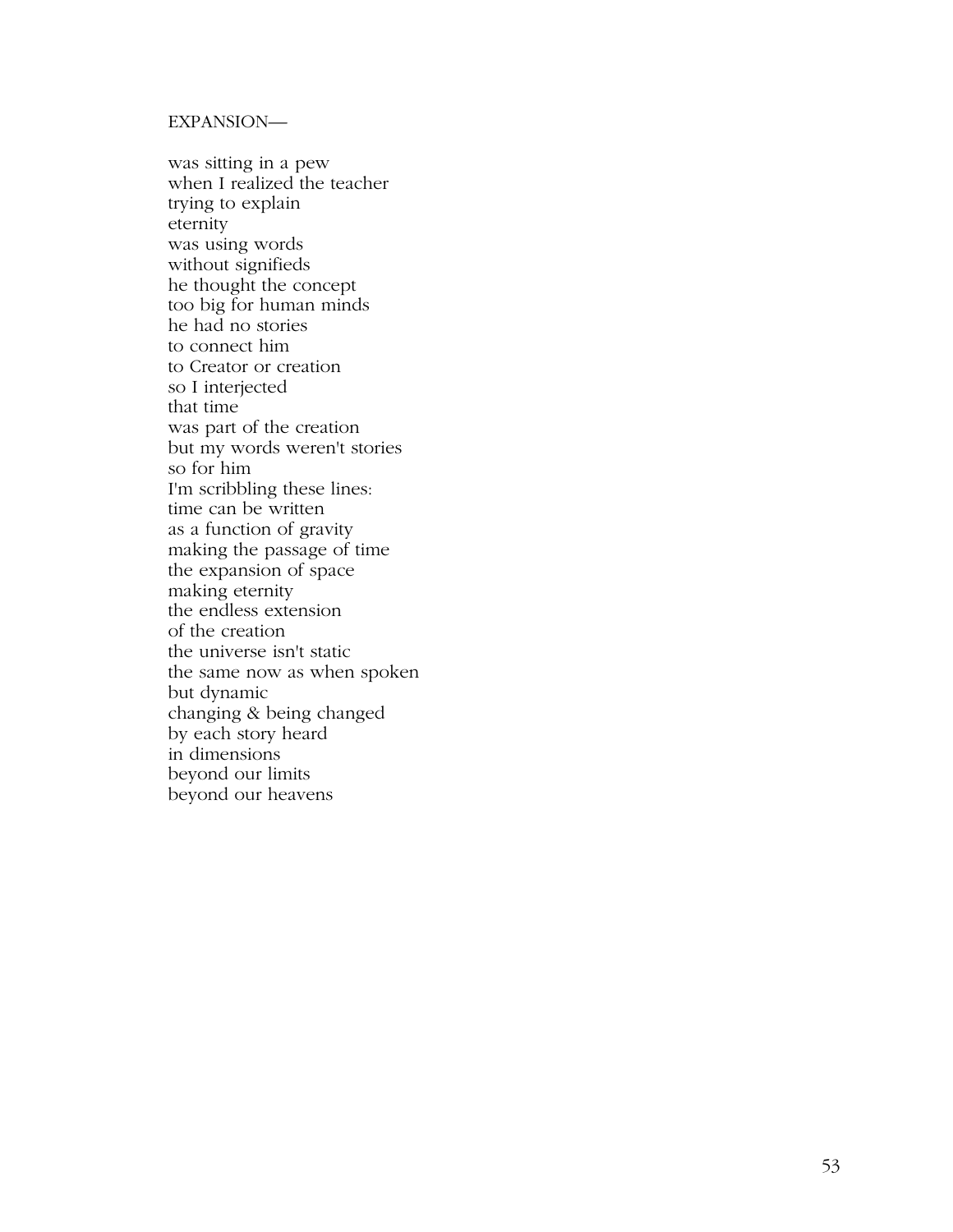## UNDERSTANDING

*Are there*, the new minister asked, *strings attached*? He wanted to sample the smoked salmon, but there couldn't be any quid pro quo. *Yuh betcha there's strings*, said the fisherman, a longtime member of the flock but always on the margins. *I can't take it. Sure yuh can*. The fisherman opened

his gift, lifted a strip of hard smoked fish by its string & tossed it to the minister as if it were a throw-away phrase.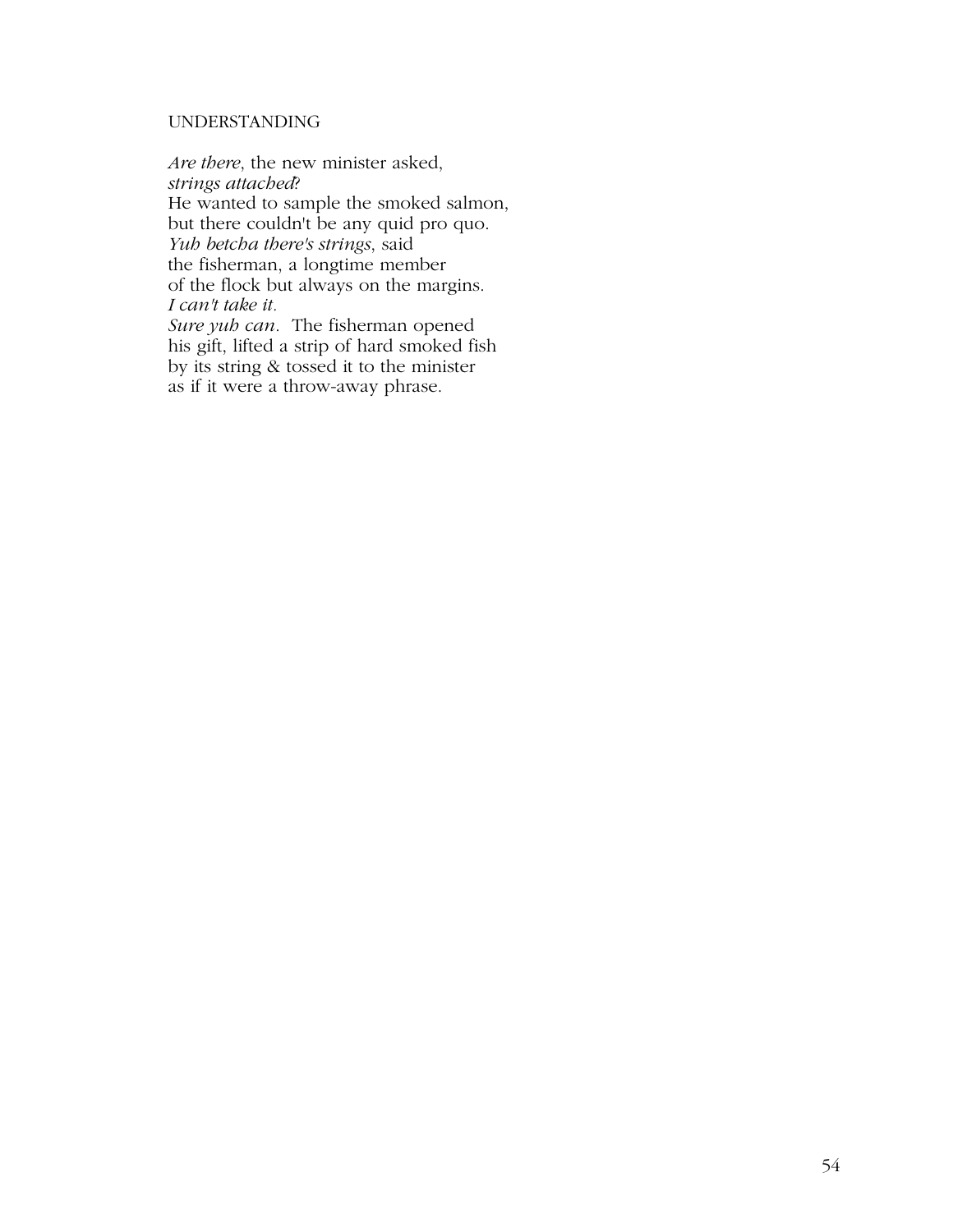# THE NOVELIST ON TV WANTED

to write about prejudice, set his story in Georgia, a Japanese man in a writer's colony asked about the state, the novelist (who lives in Los Angeles) said he'd done his research…he'd flown over Atlanta twice.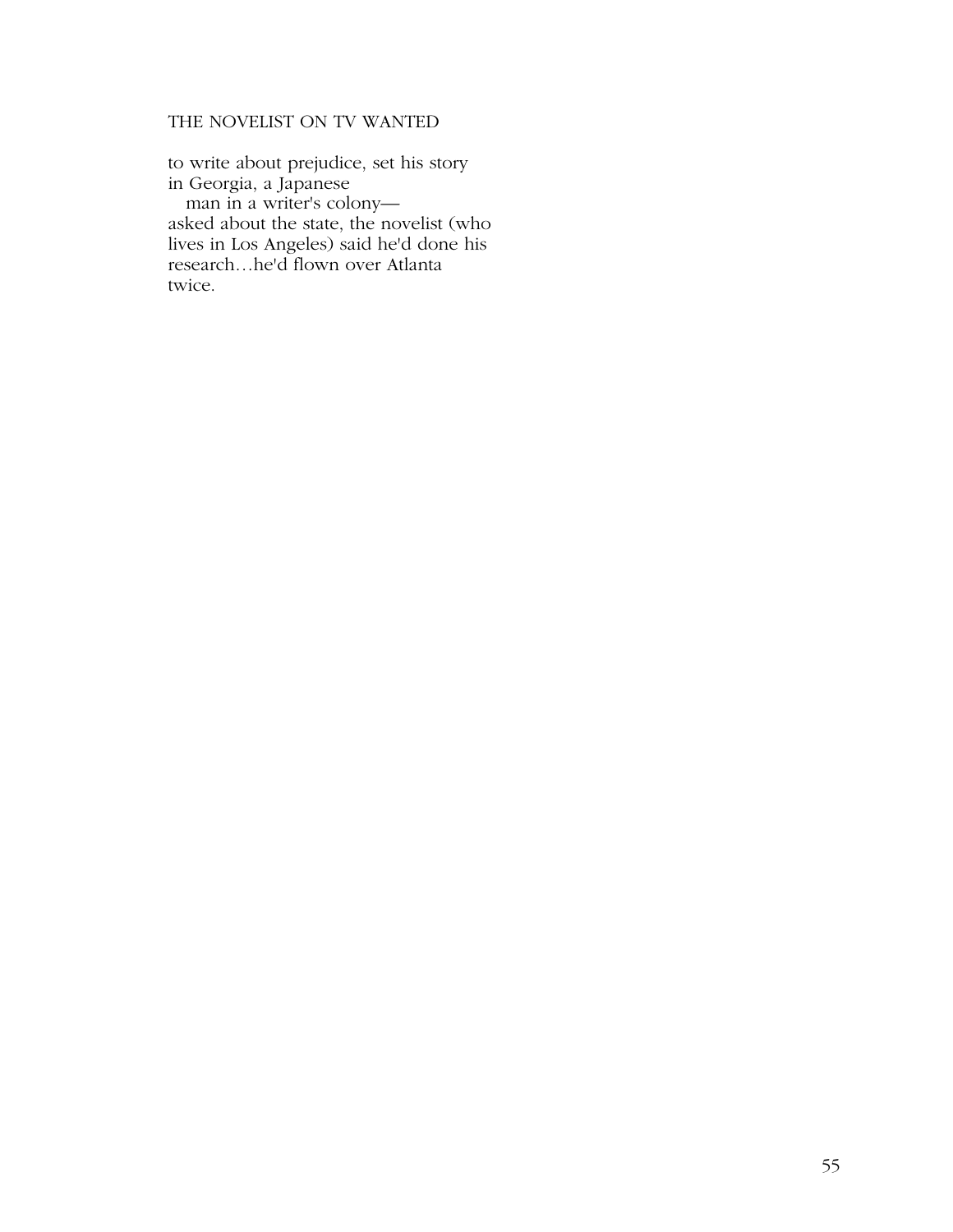the LAW—

this Sabbath afternoon traded for a young pea cock traded a pair of turkeys threw in an extra that lead others astray

not long ago, I would've considered this trade too close to doing business what some will think backsliding I understand to be of lesser importance

I put this young bird in the shop even built a fire so he would spend a comfortable night before being introduced to my pea hens who still holler for their missing mate

but when he heard flames he remembered deep fears & started hollering, *HELP* as if I'd sinned against nature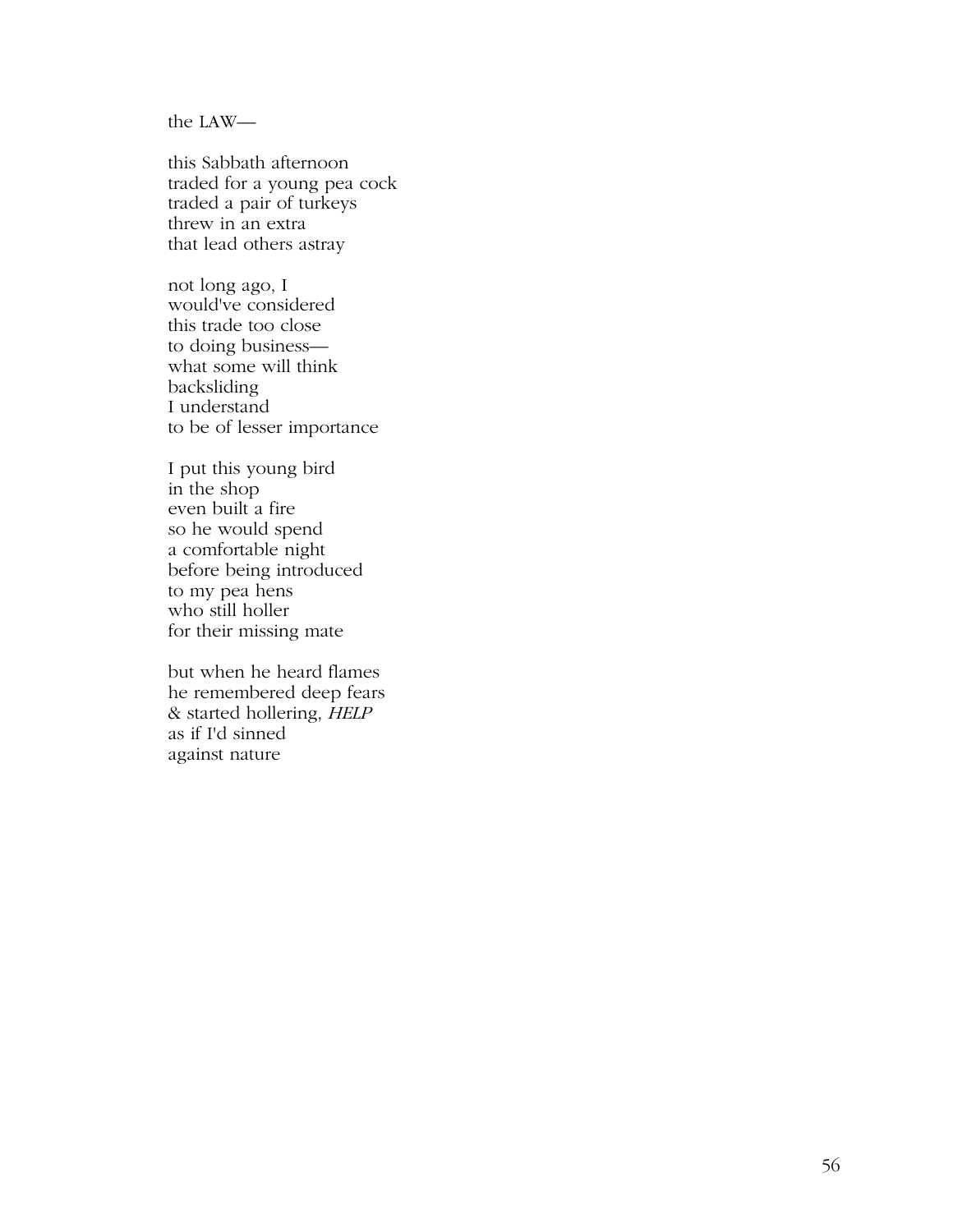# IF NOT THE SABBATH

I would've been hunting would've missed seeing coyotes take down a deer across the river they were patient time didn't seem to matter two waited ahead a third slowly shepherded the yearling along a neglected fenceline she could've jumped the barbwire but she wasn't pushed hard so she kept following the property line till a moment of confusion cost her breath

so while I ate pancakes the coyotes feasted on liver & blood leaving haunches to a twirling troupe of magpies & to a lone eagle who had been hunting the thin steelhead run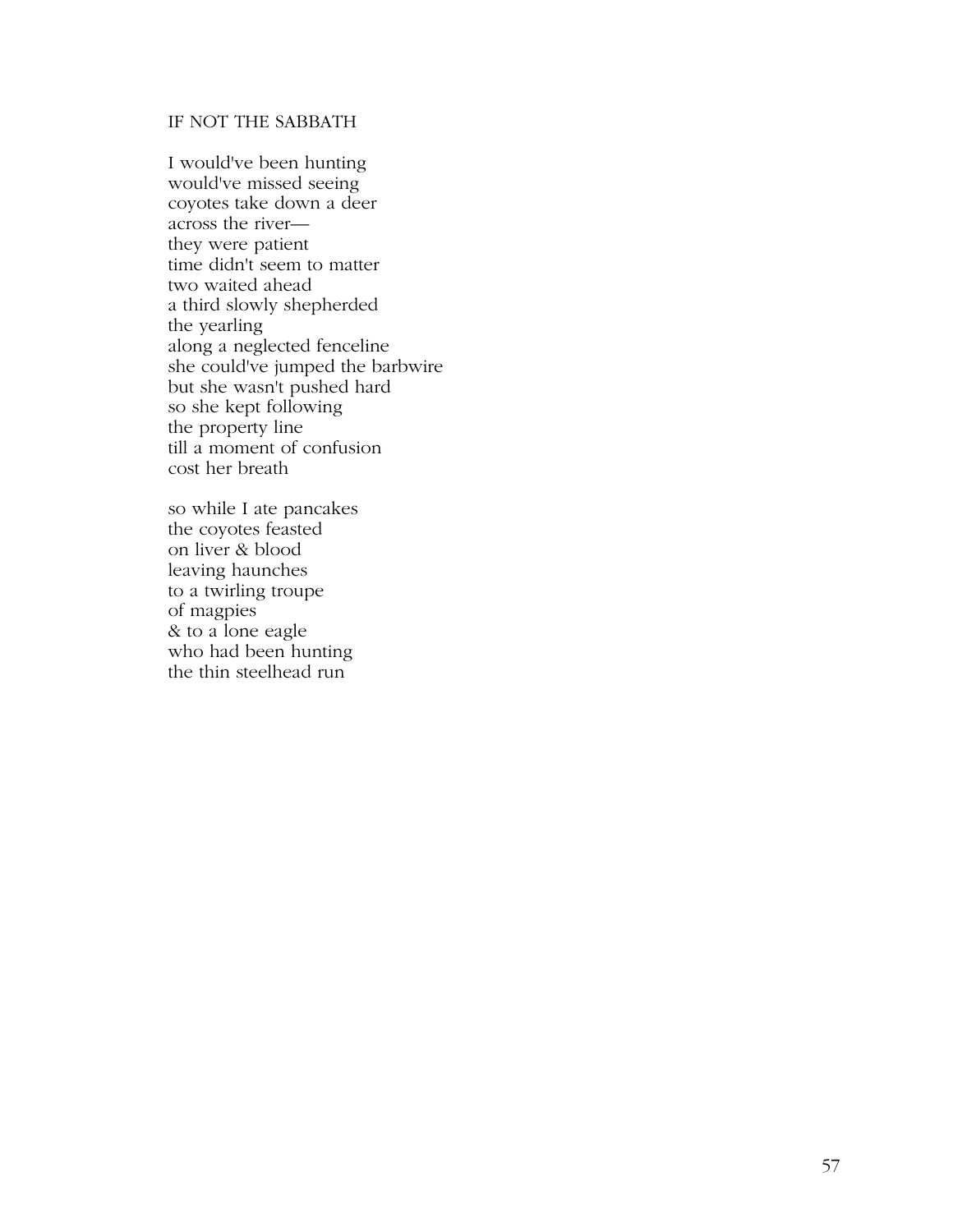# BEYOND THE GARDEN

& that first orchard, six horses, dark against snow covered alfalfa, graze the raised ditch bank—

beyond the horses, the church, taillights & a rosy sunrise—

I broadcast a handful of wheat to my geese, their honking loud across broken corn stalks & barley stubble as if warning of an invading army as grandsons & great-grandsons of Idaho pioneers quietly file past in their Sunday suits, Bibles & kids in hand.

A young rooster crows, another & another, each reminding me of a morning long ago & of one to come when this young flock will be butchered—

as I broadcast another handful of wheat a few misthrown kernels land on the ditch bank: some will sprout in the spring & bring forth a crop outside of fences outside of boundaries.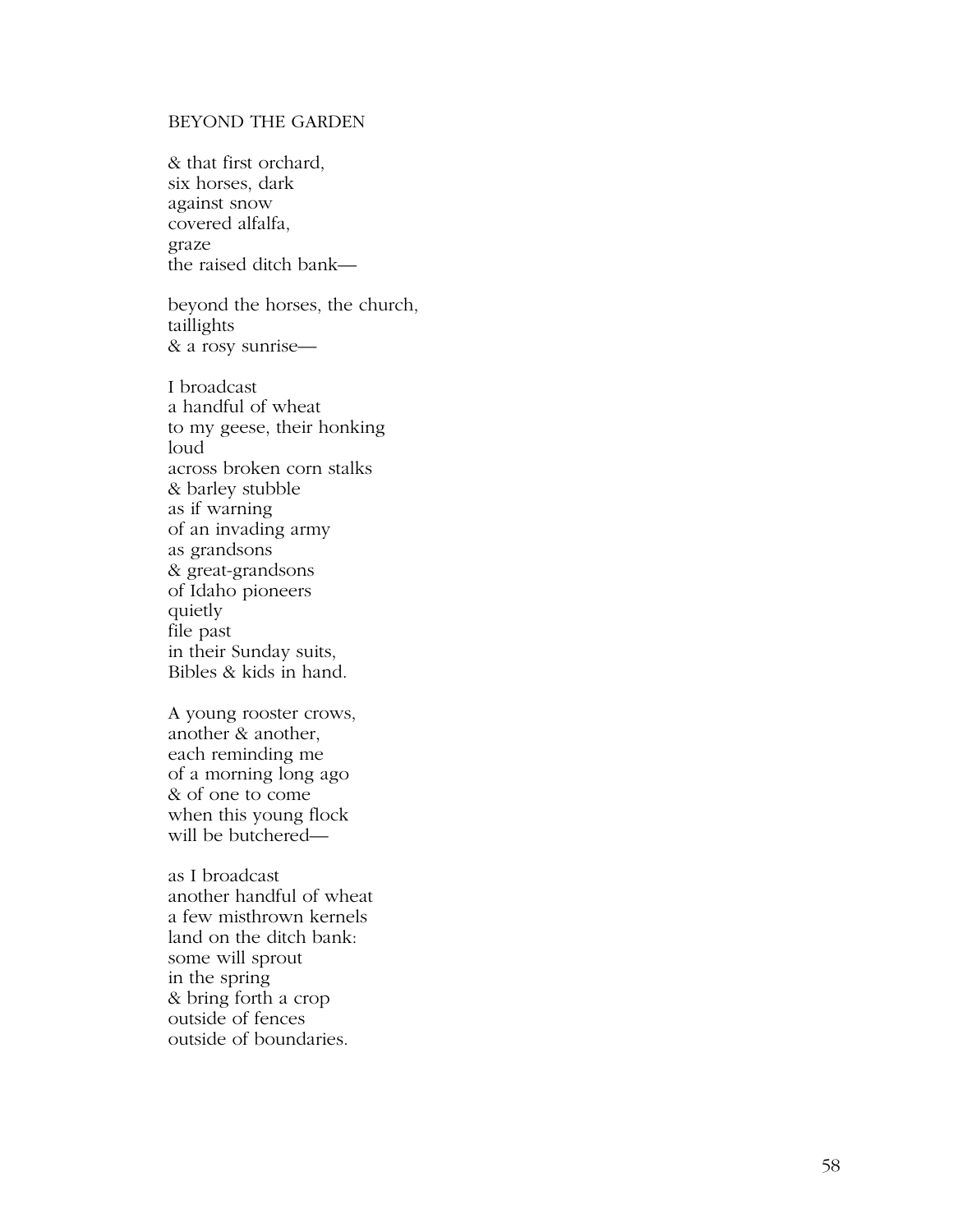# AGNES 1989

After thunder cracks the slate gray sky, booms rumble over toppled power lines, black out Chena Ridge 4th of July where children light popping firecrackers as you listen to cheechakos complain about ANCSA, braid, unbraid your hair, say nothing when you know so much. I ask why, you say your sons play baseball All-Stars all three.

What does independence mean to you, living alone, a single parent raising boys to hunt, fish, register for the draft— I have only daughters who'll be like you, cheering sons pitching grenades before human thunder blackens the world to come if downed trees delay the Messiah.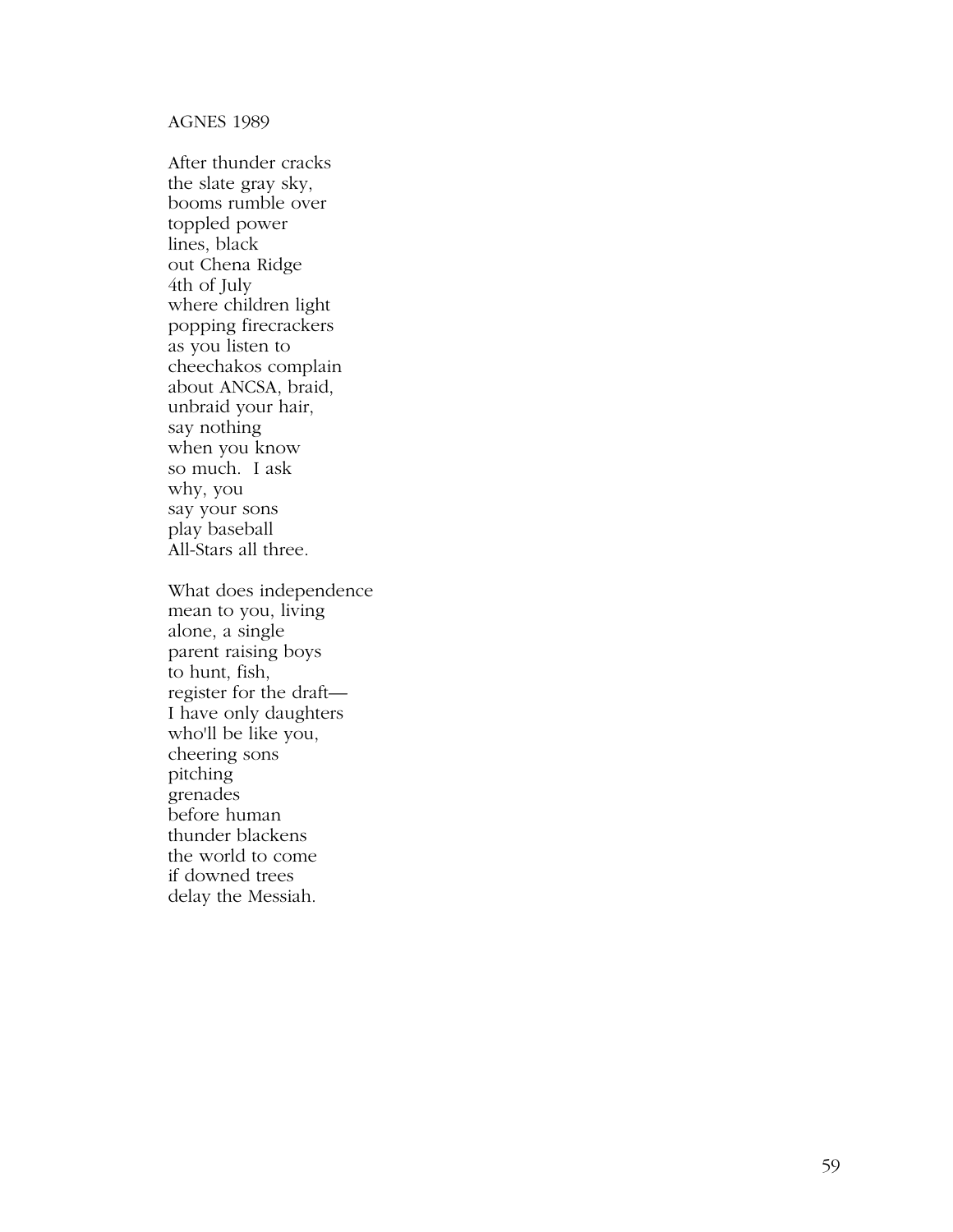connections—

Dad expressed amazement at white hens laying brown eggs & brown hens laying white eggs—

don't know if his farm boy wonder was genuine; mine was…

I never got the chance to ask after I began keeping a mixed flock of White Rocks & Brown Leghorns.

What I remember is Sunday drives on the back roads of Indiana… whenever we passed a round barn Dad would tell Mom that was where So&So went crazy—

every so often Mom would ask why & Dad would always say, *He couldn't find a corner to piss in.*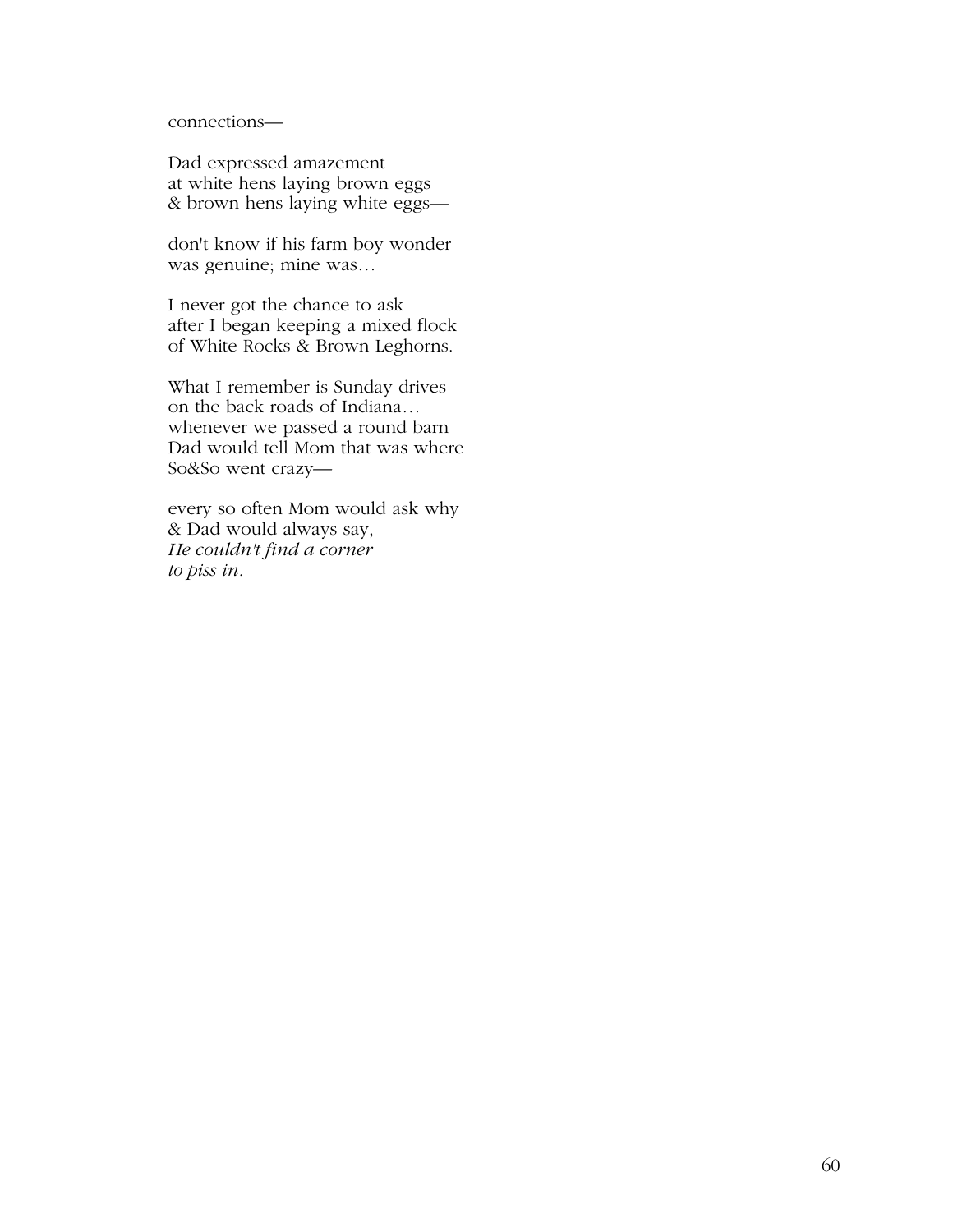# **section three**

Intimacy—

in whispers barely heard she said fertility leaves as it came, remembered cramps & irregularity I wouldn't know…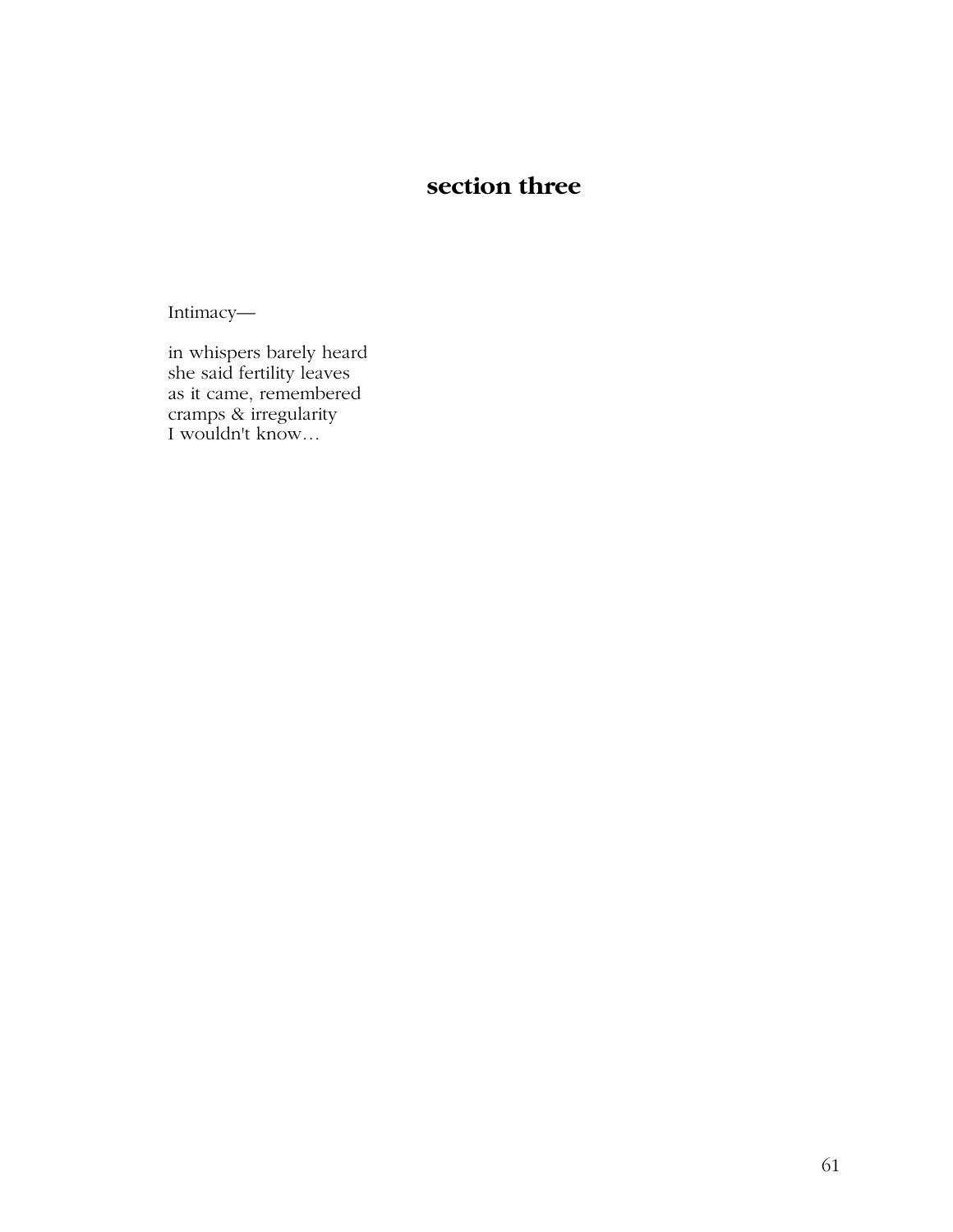an echo—

every morning pea hens holler for the cock that spread wings & flew uphill last summer

high on the mountain beside an old pile of coyote dung I found a feather turquoise blue

the old cock had been there

thought I heard him a month or so ago but what I heard might've been an echo

guess I'll know if he doesn't show for scrap potatoes when snow drives deer low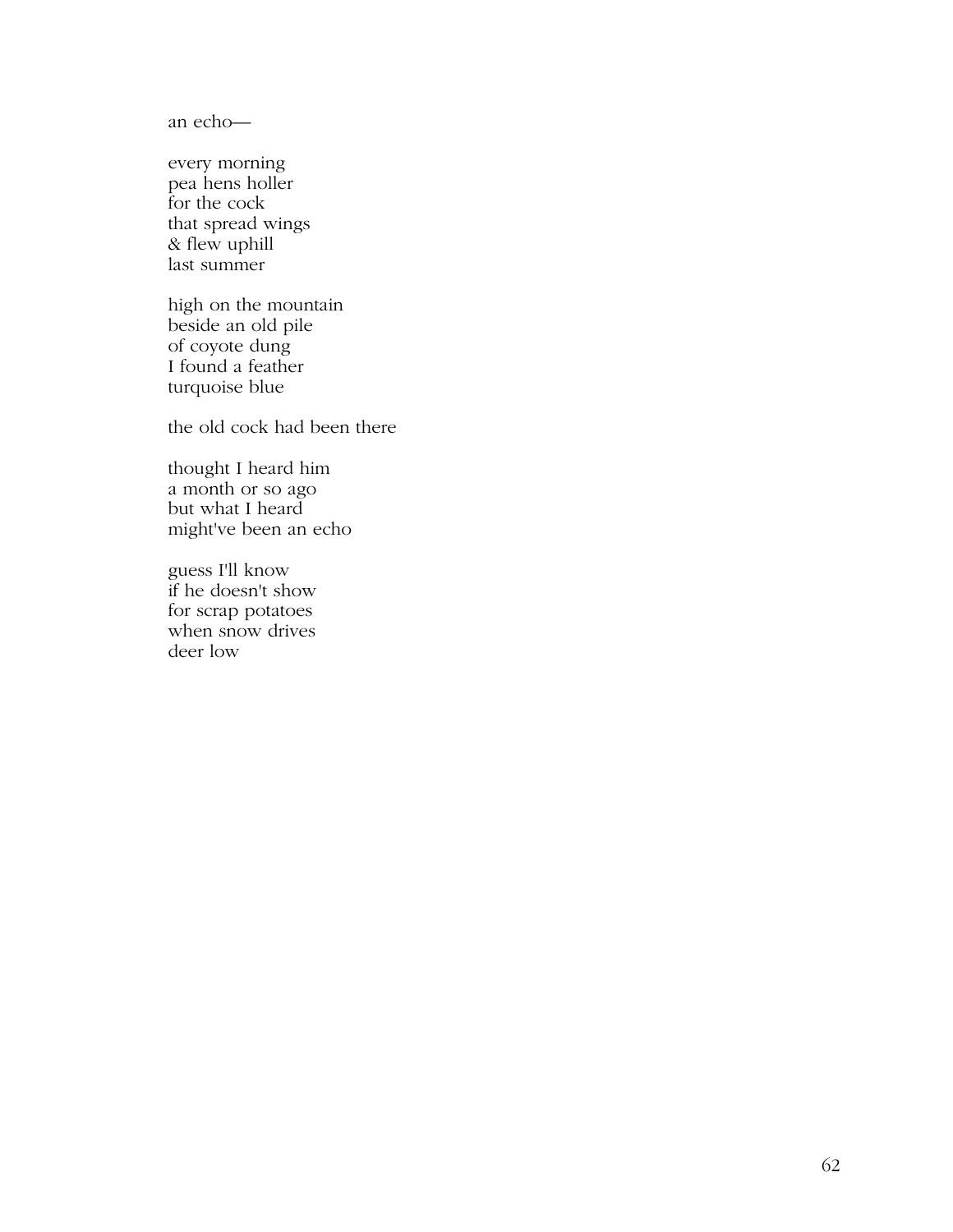the maskmaker—

in the ring of raindrops spreading over the road I see a face shining mica & clay a mask like those you display at Alaskaland. You say they're not you squeeze my hand, then like old love fade away.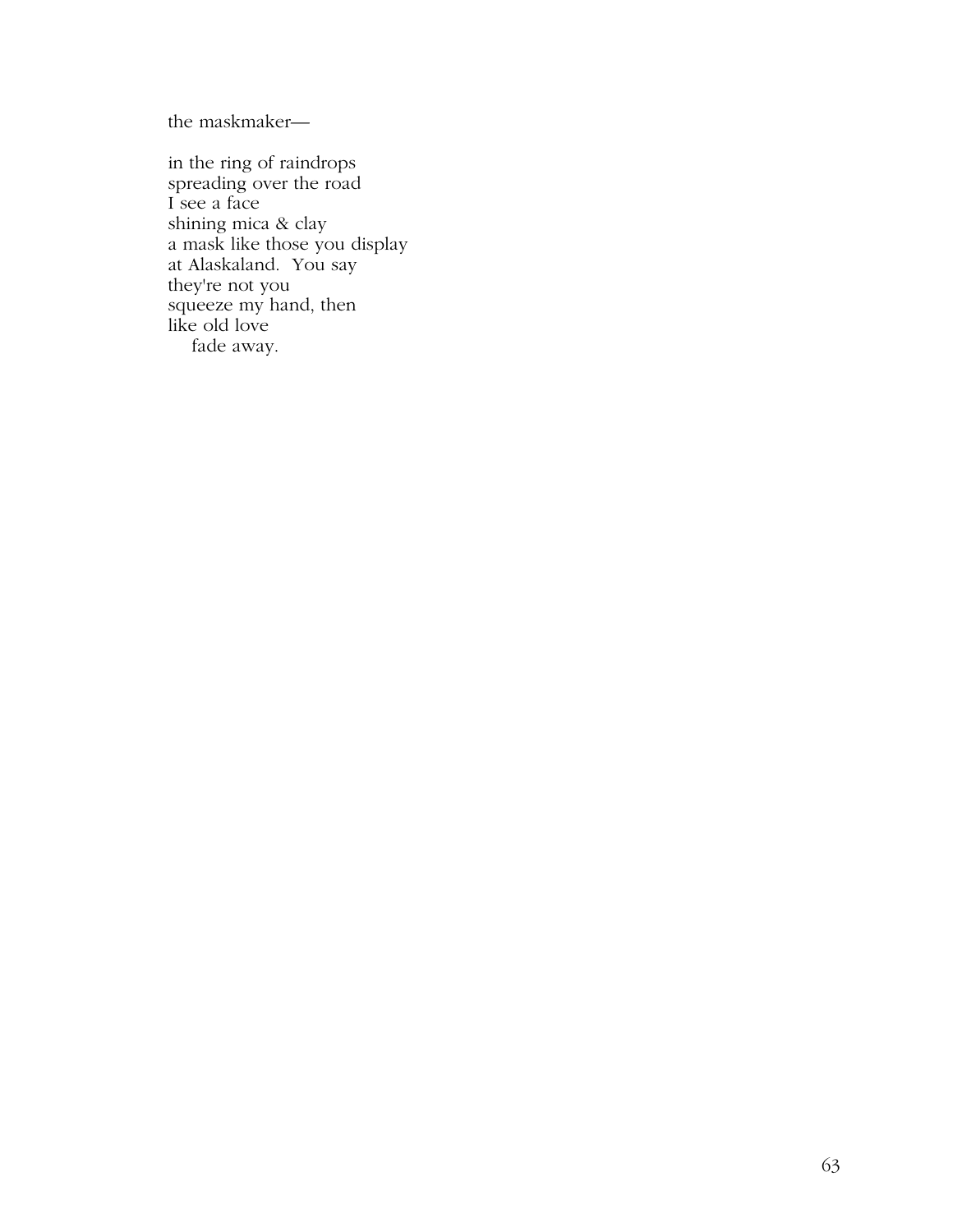# ARE YOU A FICTION

someone like me who can't live up to a dream?

I transferred a lifetime of wanting to you, wrote a draft no bank will cash, a dream like a willow rooted along the Tanana—

weaving past shifting bars, chugging through rain-swollen chutes, I unravel braided channels and listen to the river, my hand on the tiller.

Swirling gray whirlpools, slick runs and cutbanks, the river changes everyday . . . you hiss like a lynx kitten, say I shouldn't love a nun, but purr at my stroke; I'll sail with you to the Clearwater, build that home you've never had and watch willows grow tawny when mush-ice flows.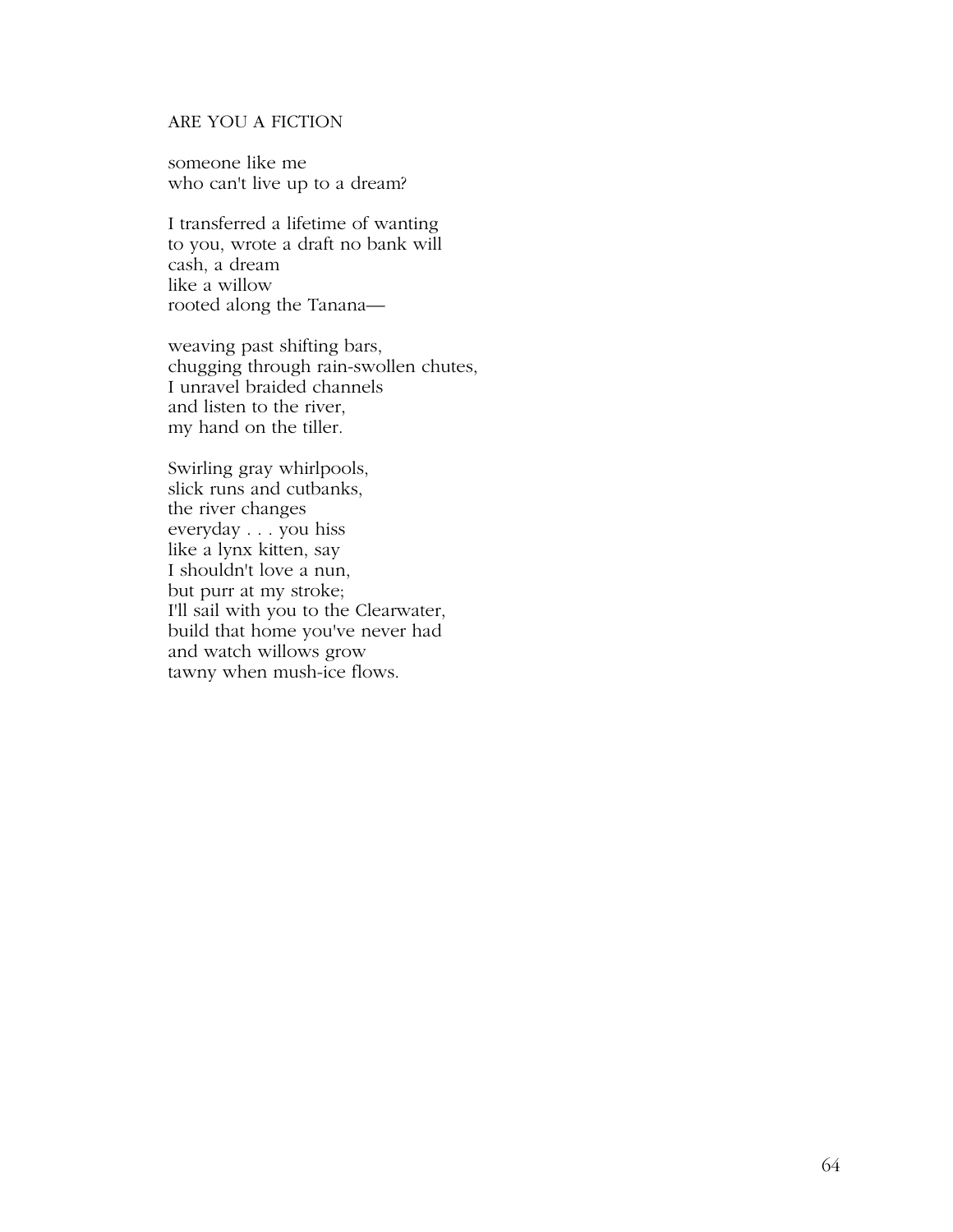# STEPPING ACROSS

the fulcrum of Law I teetertotter in a crescent of wilderness

cleared of overburden I have plugged the stream with gravel

run the flow through my sluice I don't need a wheel to separate dust from sand I need only you to steady my hand as I pick nuggets caught in the rifflers

gold poached from protected land I have no permit haven't filed an impact statement

for the wilderness I claim borders the river across Purgatory.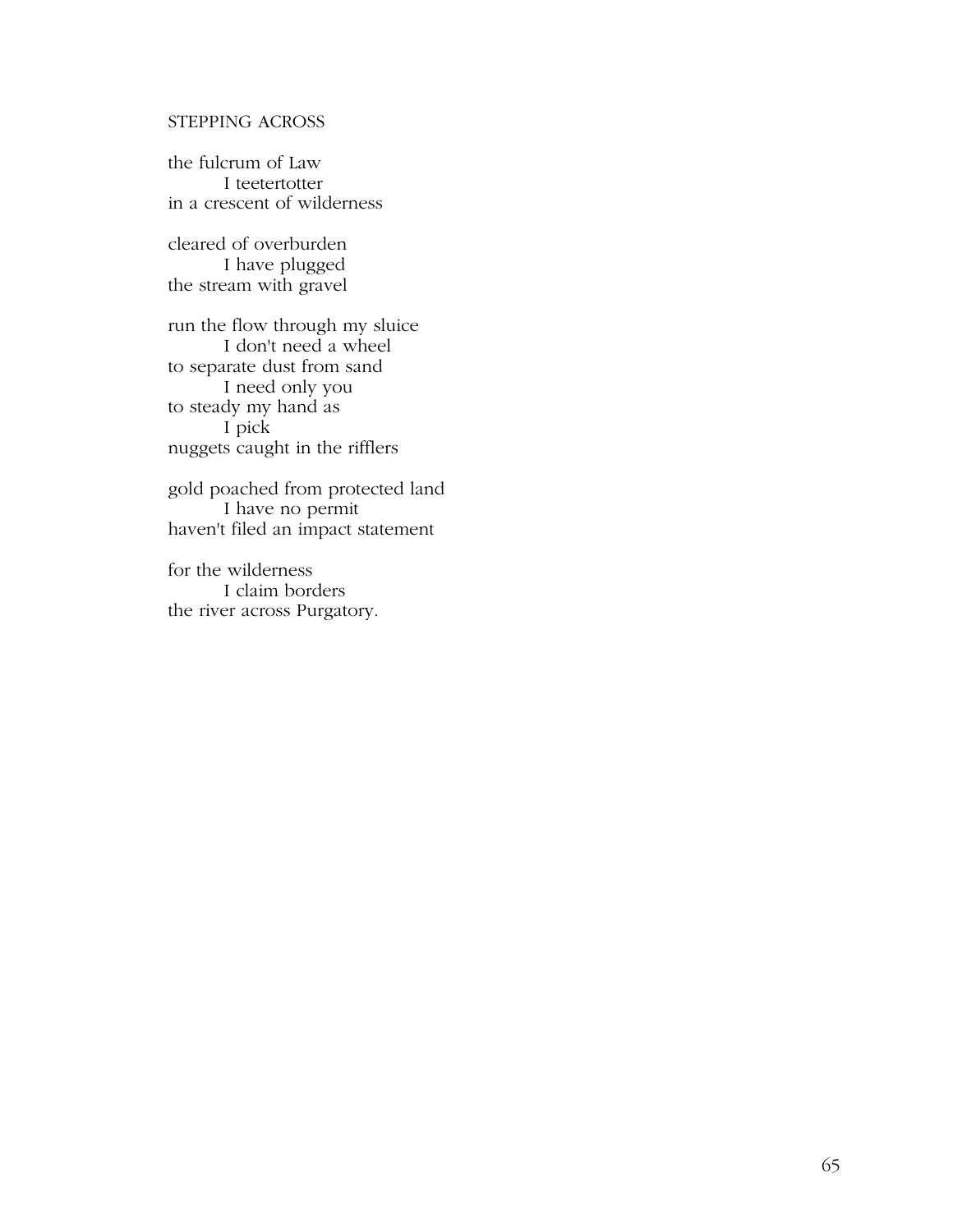# THANKSGIVING IN IDAHO

Snow on the sage, the stubble beyond white as the squatting clouds across the valley, the ridge there somewhere, like the three strands of barbwire outlining the plowing & planting, or the fox that, at twilight, chased a vixen past where eight head of beef, no, nine, now graze, their frosty breath stapled to the leaning posts, split juniper

weathered gray. I was on the phone to a woman in Ohio when I first saw the fox—she invited me for Christmas, said she was horny but she'd wait till I was there. Now, I watch two hands and a border collie haze the cattle towards a steel loading chute and a waiting truck.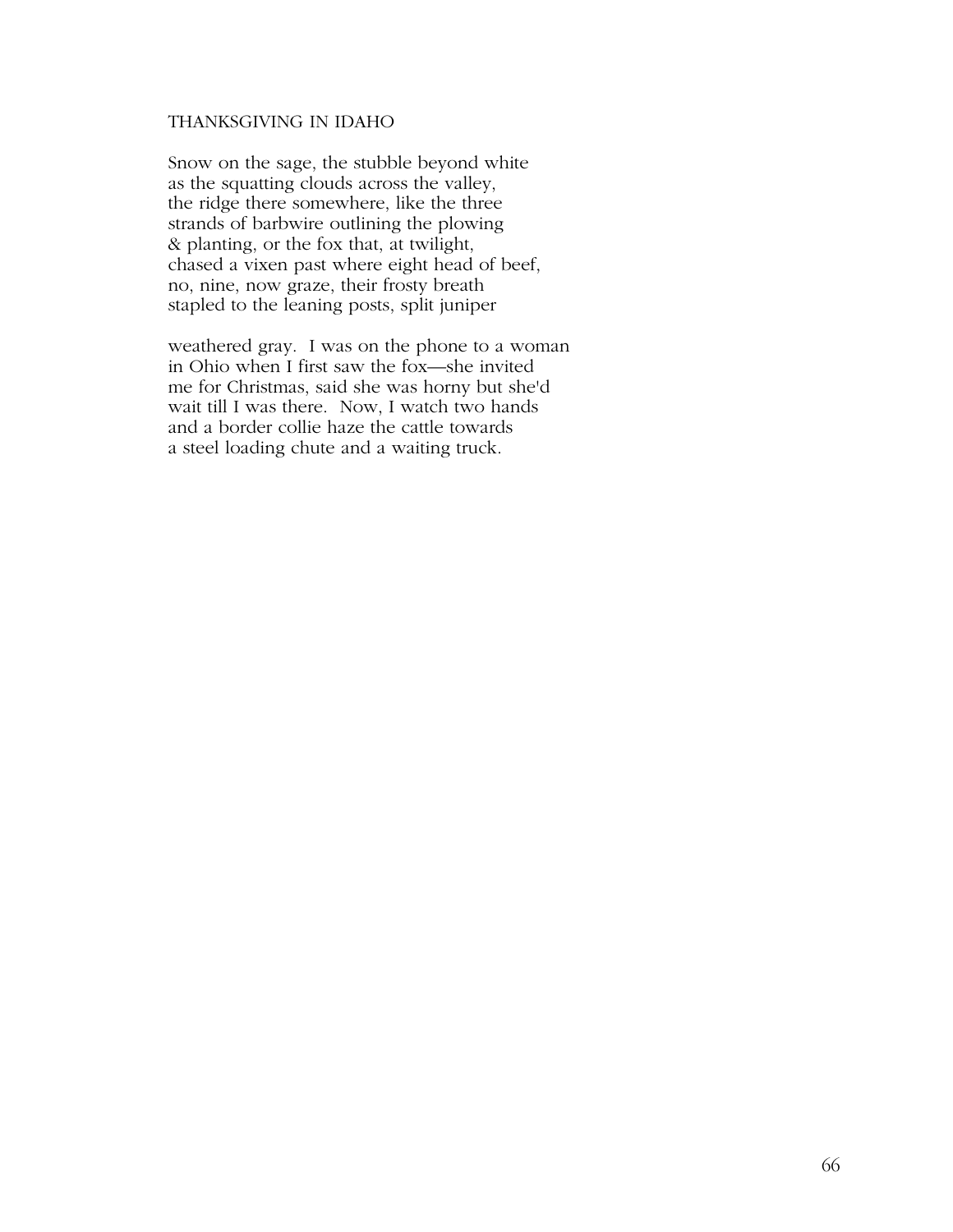# THE LADDER

a sorting at midlife ailing joints hamper abounding youth a conscious wrestling accomplishments of nothing lasting a sudden grasp of eternal truth grappling as a sumo wrestler with life a circling of a new phase anxious about being pushed out of the ring a single loon crying at twilight animal instincts know that long days mean mating but I'm not ruled by instinct alone with my conscience, I lust yet deny lust for love.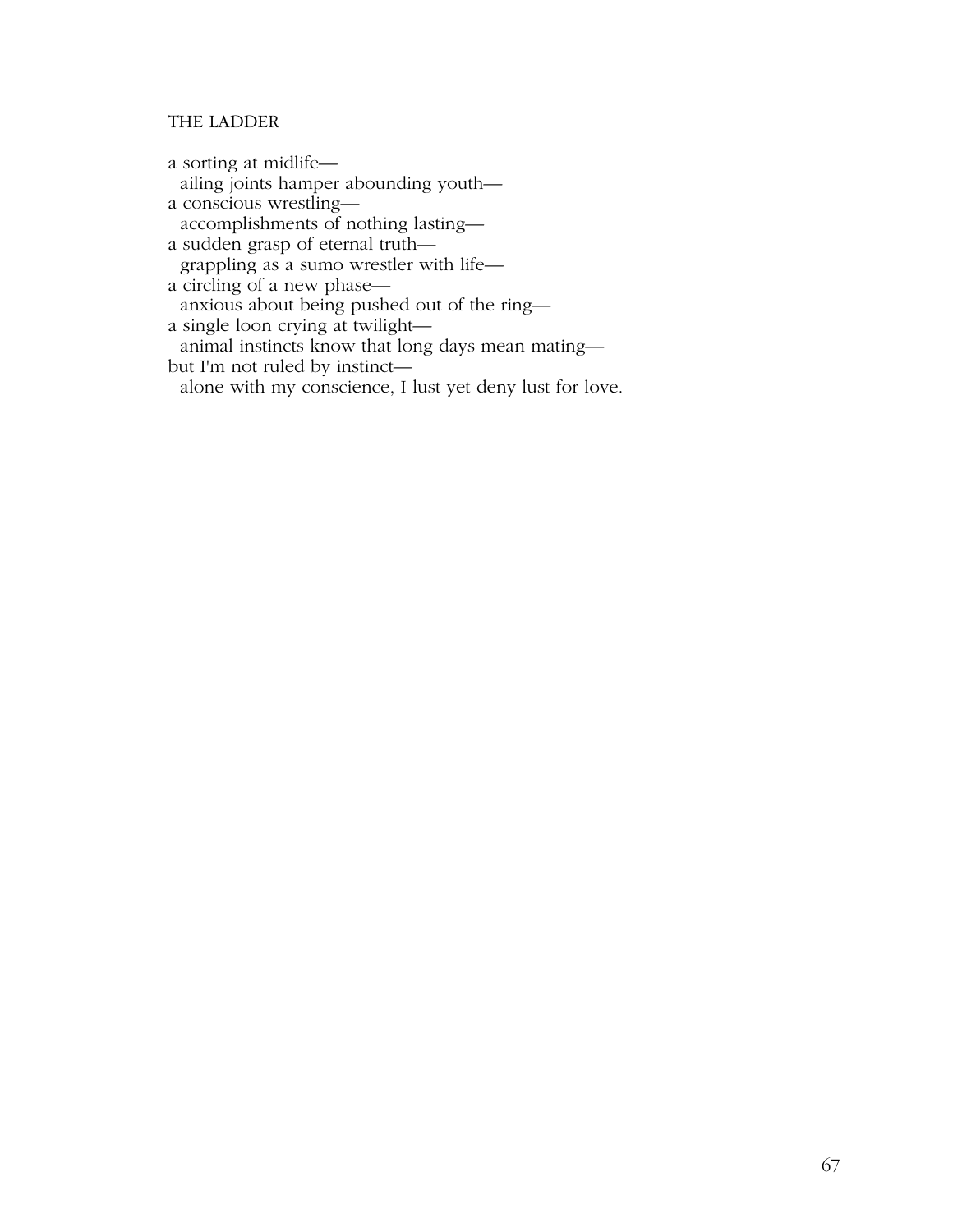# THE TOURIST

"Are these orchids?" She asks her friend, breaking two flowers stalks, then a third.

"Are these orchids?" She asks fishermen casting to silvers arriving on the flood tide.

"Are these orchids?" She asks members of her Kodiak tour, then her guide.

"I believe they are," she says laying the flowers on my picnic table before she rides away.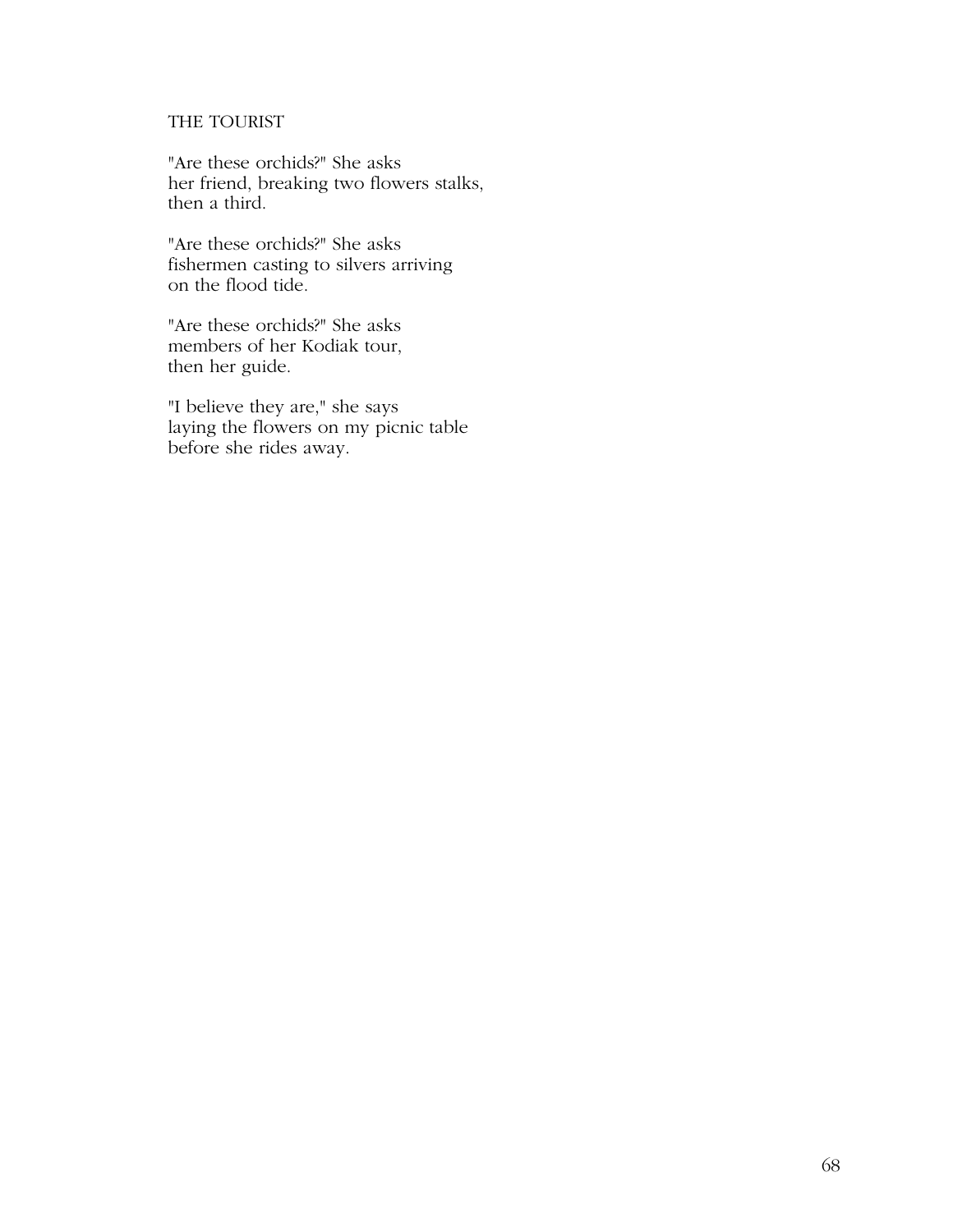# WORLD'S SHORTEST RIVER\*

 This wrestling with one's conscience is damning; for you and I should shoot up D River as silvers returning to spawn in Devil's Lake. Wish I could forget lasting death, give up lust for love. We don't need more riffles or a longer bed.

(\*Less than 300 feet long, D River, Lincoln County, Oregon, was officially the world's shortest river.)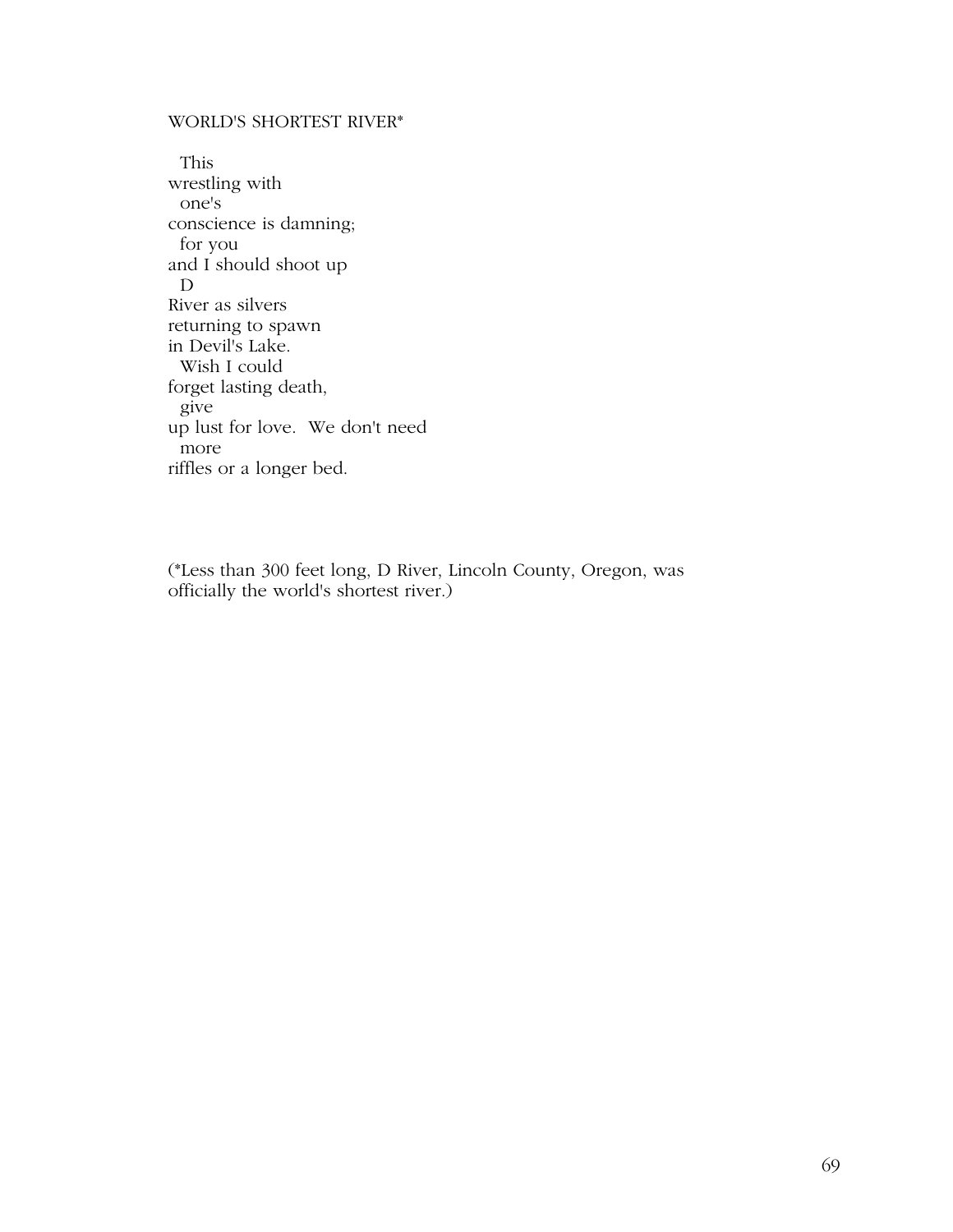# SO YOUNG

A swan from Montana, you flew North in September, passing Ducks winging south in Rigid V's. Overhead, Excited chatter Arches across the moon, forging bonds of love on rising white wings—

 young foxes, snowy owls, lone wolves hunt under flaring northern lights while we lie on frost-nipped tundra and watch V's merge.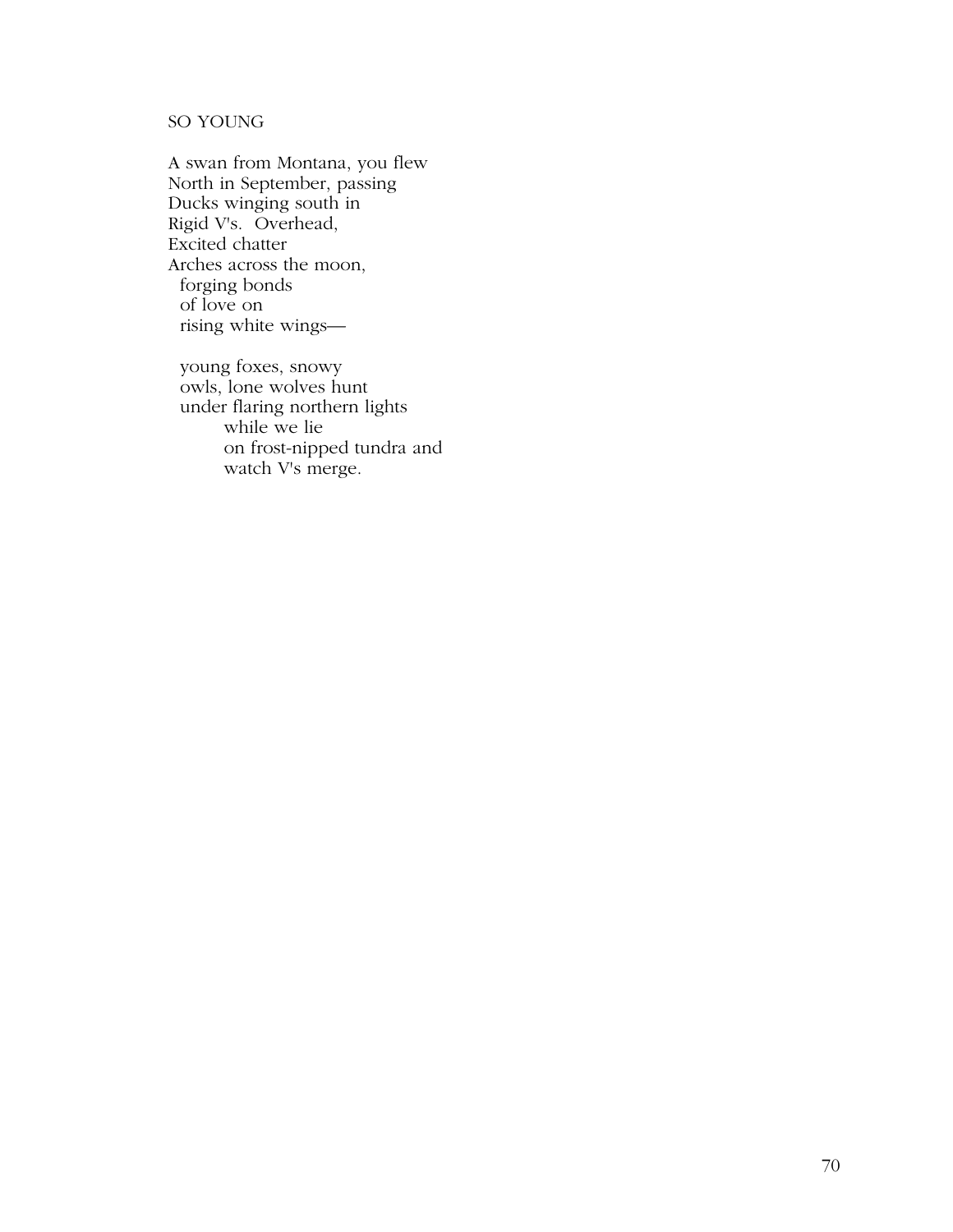# WHITE PETALS OF ROCK

Jasmine, Frigid Shooting Stars, Indian Rice, Pixie Eyes, Lanquid Lady, Shy Maiden, Long-leaved Sundew, Touch-me-not all, blossoms like you, Canada's sweetheart, who braved record cold

 and bloomed out of season ladies' tresses spiral with windflowers and silverweed, artic forget-me-nots and yarrow in stories I write, seabeach yarns set from Point

 Hope to Vancouver Island, often obscure, deliberately marbled like yukon beardtongue, endemic to alpine mountain roads chiseled in ice

> by the white sun you read them, and earned my respect.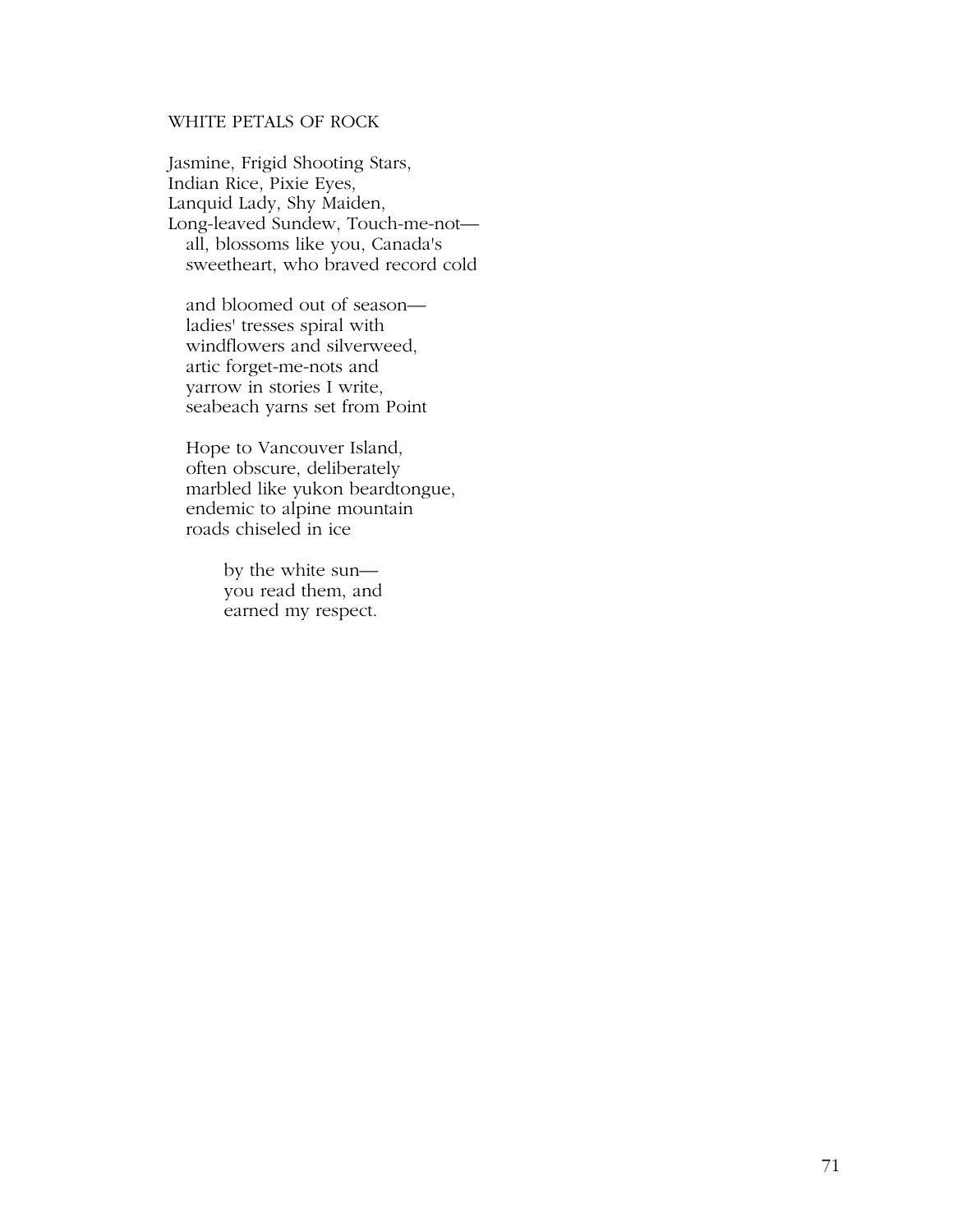# ALONG THE OREGON TRAIL

Two sandhills, over fields of standing wheat Ripe but beaten by yesterdays' storms, flap In unison while I, alone in building heat, Stand in wagon ruts—Pioneers, without road or map, Hauled all they owned to Oregon where memories

> jilted by divorce have driven me, uncertain, eastward past rimrock, sage flats & dryland fields already tilled, awaiting new life locked

 for a season in silos or seed lots. The cranes, rising above high-tension

 lines, are lifelong mates; ordinary men like me vote for Presidents but envy simple sandhills.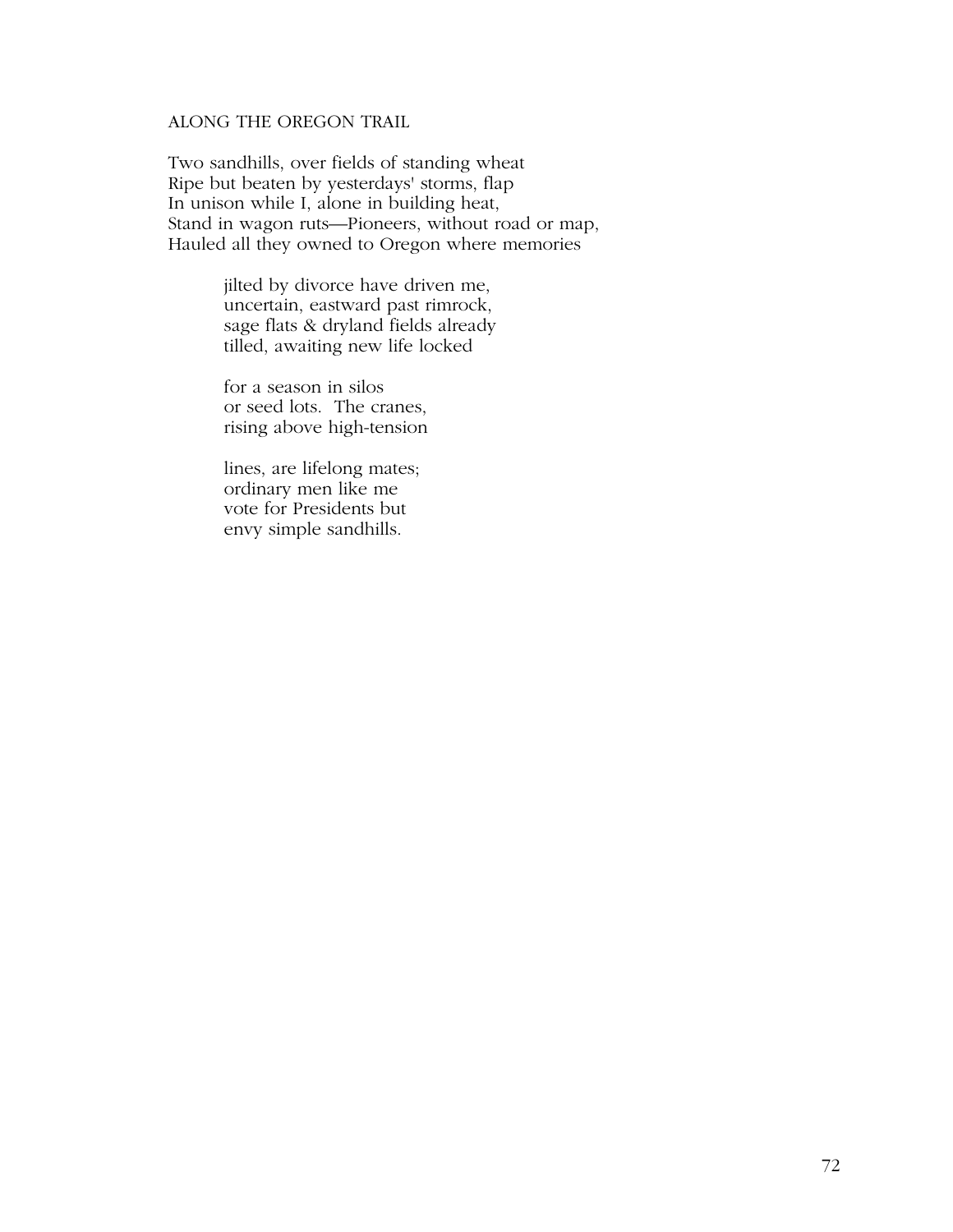#### MARCH 5TH, 1995

Calls & cards weren't enough After years alone. You wanted more— Romance would do for now, you said. Ocean moonlight, soft sand & hands held, Lighted candles, drips forming puddles— You weren't desperate, you said, no, Not desperate. But you wanted a

 husband, respectability; you wanted in after looking through stained windows parents & hymnals, bowed heads, amens… perhaps your shared crescent of wilderness, yesterday's whaleboned manacles, has

 become today's center where juggling injury against job, you delete nothing, running errands, cleaning, sifting those stained glass shards, separating hope & faith, love & mercy from the dust & splinters of mortar & beams at 46, life refuses to pass you by, Love.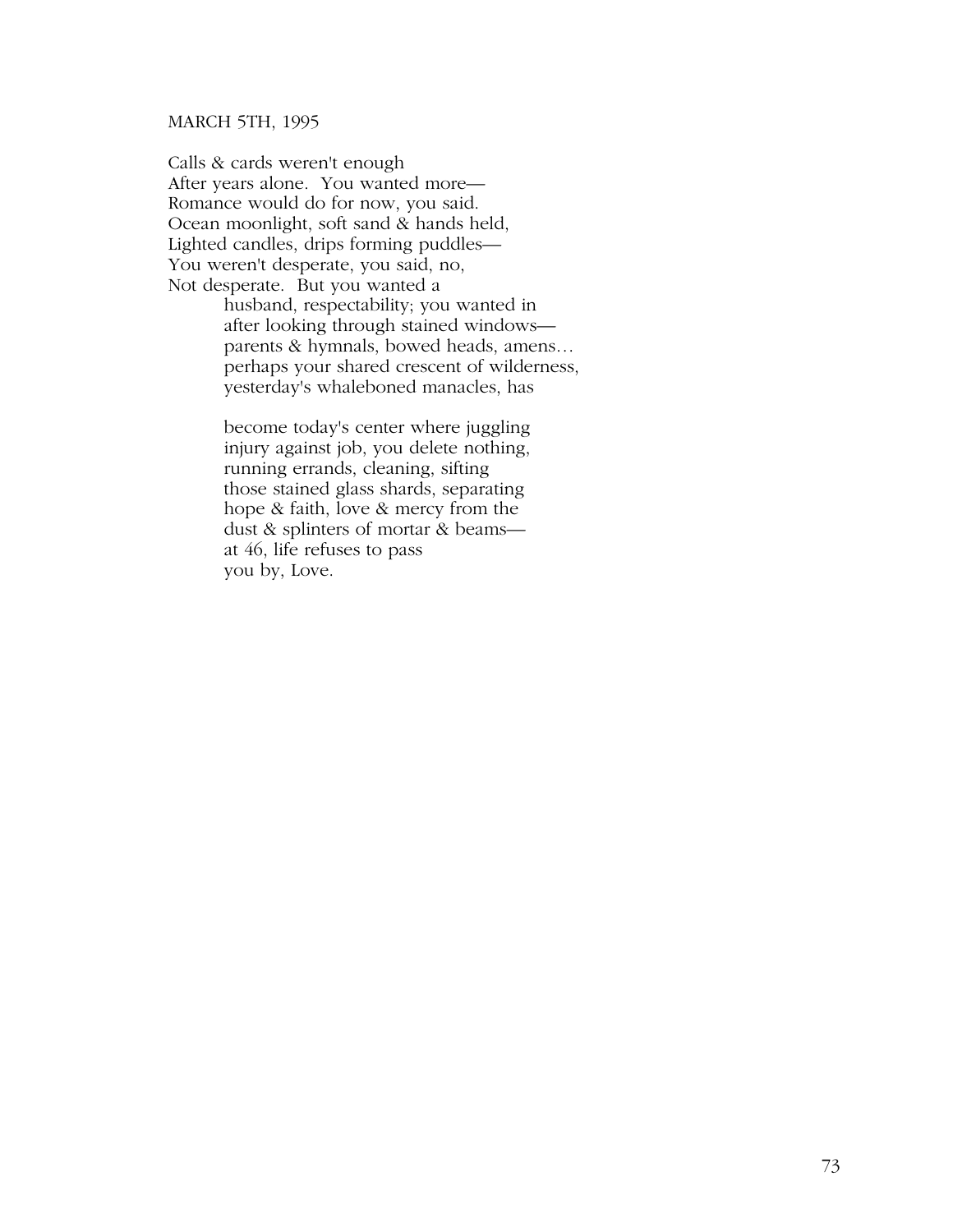#### JANUS

She had something to say, her husband brought herpes home from a theatre workshop she turned away, knees drawn, arms hiding her face.

I wanted to hold her, say it was okay, but I didn't know if I wanted the risk. Words weren't there my breath was muddy on my tongue as my thoughts hid within thoughts like the virus itself.

A now single neighbor, who like me was rearing her daughter alone—

*I'm not anathema*, she said.

How could I tell her about two faces scanning opposite directions, about what I would like to do but would always fear…

facing the future, I saw nothing black & white; accommodations could be made, problems overcome

but behind me was a reason why Dad said, *Keep your pants zipped*.

Smelling pie that my daughter baked, I asked if she wanted a piece, wild blueberries & rhubarb, sugar sweet.

She shook her head no.

But I had a piece with coffee, before I said*, We didn't get to forty in the beauty of our youth.*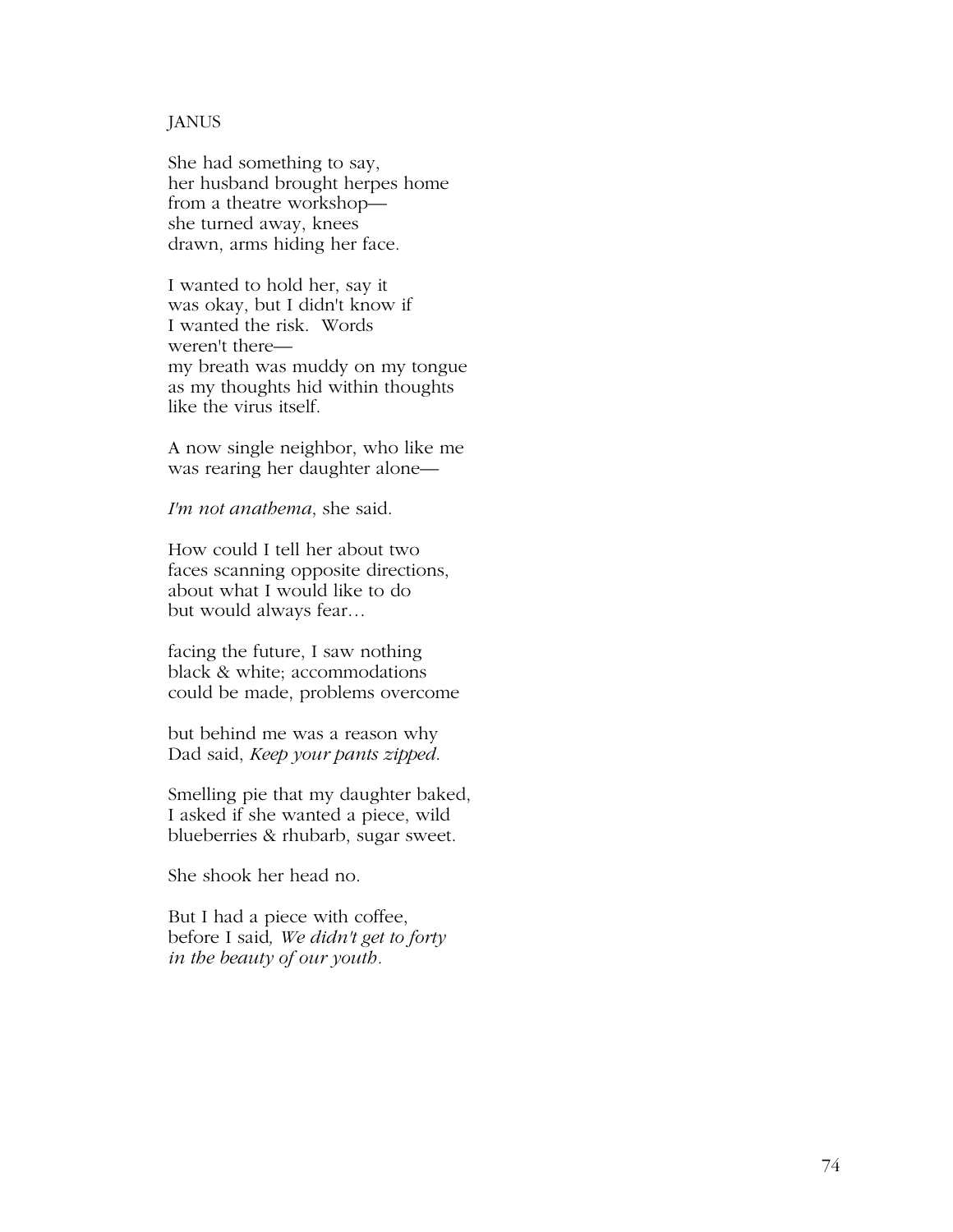# [found poem]

please understand—

Sue's parents were fighting last night she came over here when she couldn't stand it anymore. We had a hamburger, watched some TV, and baked cookies (what's left of them is in the cake box). About 10:30, she decided she better go home. Cold, real windy, and with my lights not working on my Honda, I figured it was too dangerous to take her home on the bike so I took her home in the Scout. I knew I was taking an awful big chance, but I didn't know what else to do.

Love,

Ken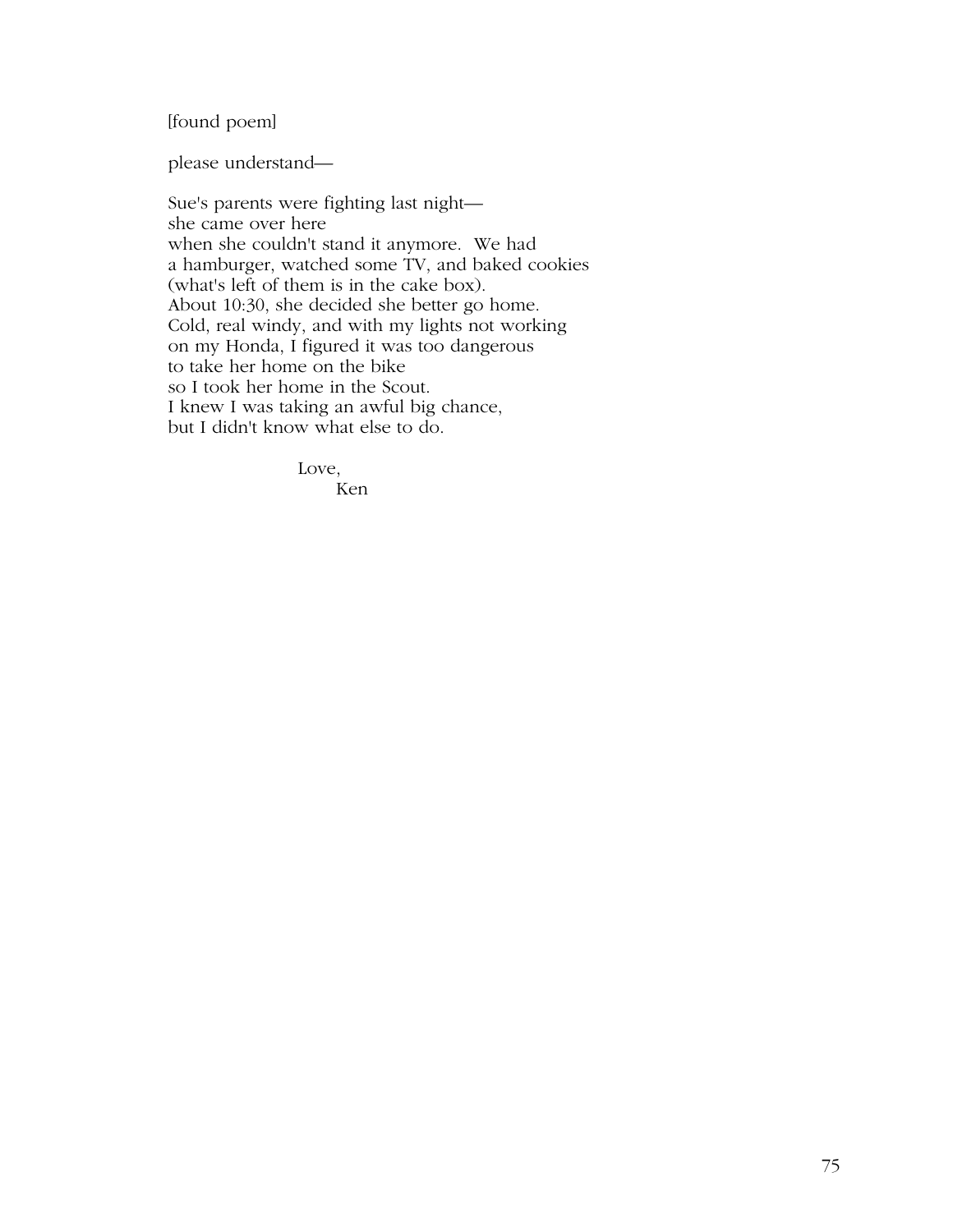1040

I'd hoped never to write this letter of separation. We tried gluing us together, but we've grown so far apart only the past is between us, two strangers linked by tax return, a ten-forty form missing the love we shared in our twenties & thirties.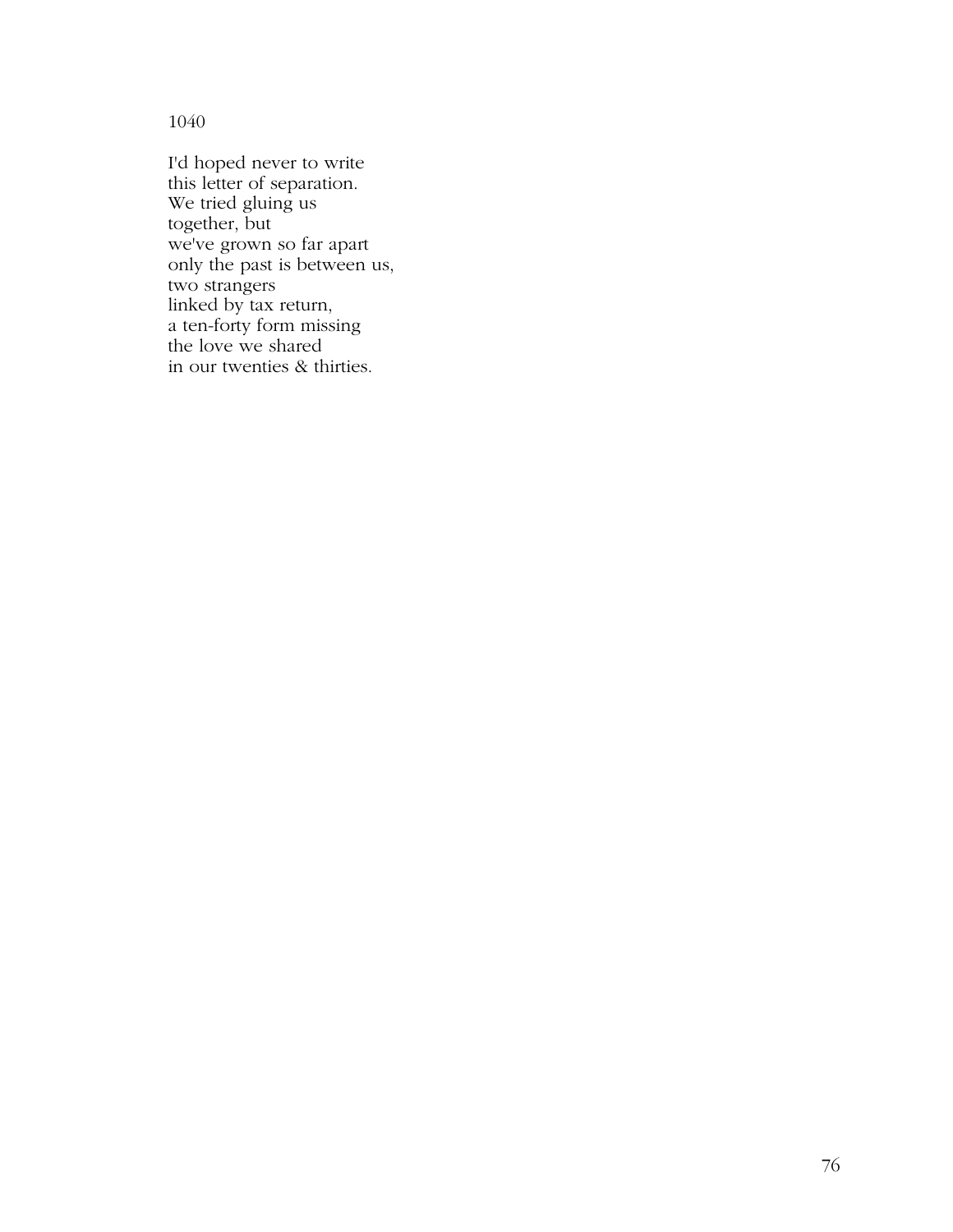# A WRITER I'VE KNOWN SINCE HE WAS

a graduate student from Minnesota stopped by today to mark a month sober he teaches, has a year-by-year contract & now takes life day-by-day.

What should've been joyous wasn't—his wife left, signed a six month lease on her own apartment.

He wants her back, he thinks, for the sake of their son, but she wants to sing for the Metropolitan.

I listen while watching outside the feeder where house finches vie for who will be first—

if I wouldn't have been watching I would've missed seeing the neighbor's cat snatch a female off her perch.

"She's up," he said, "against stiff competition."

I need to offer encouragement but vows unlike iron bars are bent by thoughts of freedom

so when he rises to go I ask, "Will you return to Mankato if she wins?"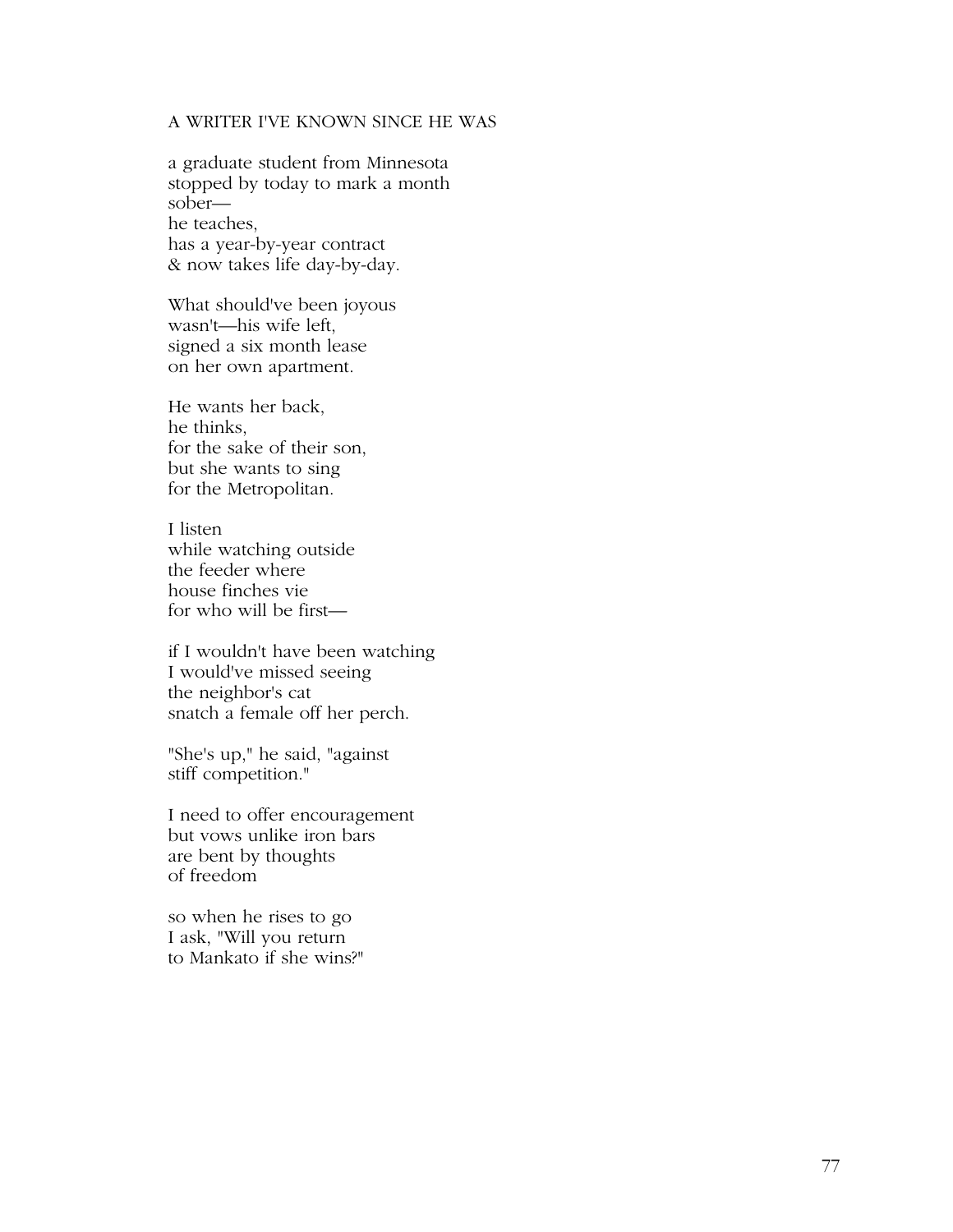JULY 10, 1989

Twenty-four years ago at the Friends Church in Sherwood, I vowed, "Until death do us part." I didn't think about how far or near death was; my thoughts were of life and of her, pretty in white lace. Vows were words make like her veil, binding but brushed aside for a kiss.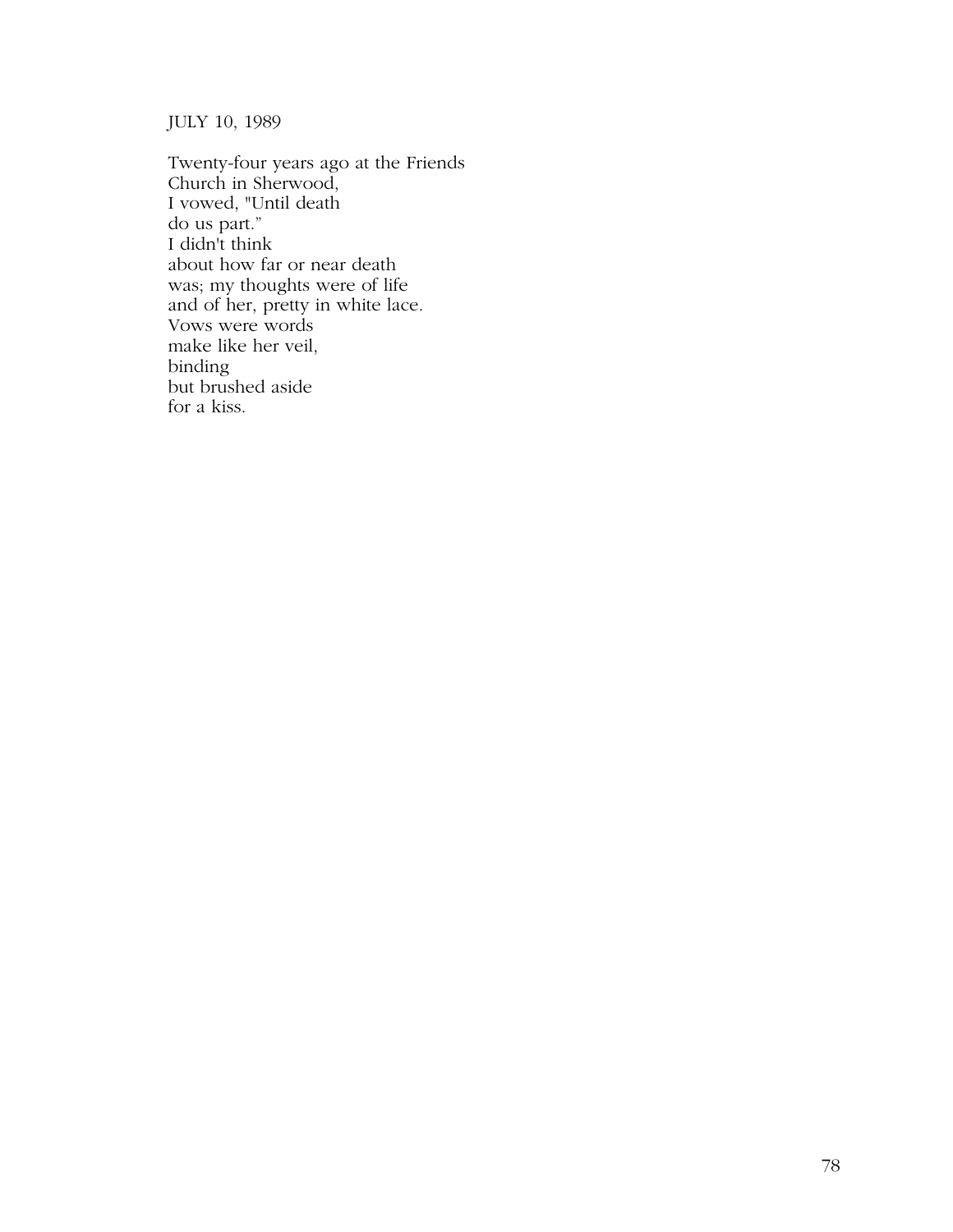# THE MAILBOX

sits galvanized among dusty roses between the coal bunker & Fairbank's rail depot…I pluck a fragile blossom, profess love, hold it tight and watch petals fall like winter letters from Oregon, limp among leaves.

Since years of mangled promises stopped by the accident I can't undo, she answers I love you with*, Thank you, thank you, thank you*. She agreed to return when, listening to mood-

altering tapes, convalescing became unbearable, but now that her settlement is certain, she lives alone in Oregon, and I wait till the flag drops, dash for the pole, but find only green birch blossoms hiding limp among leaves.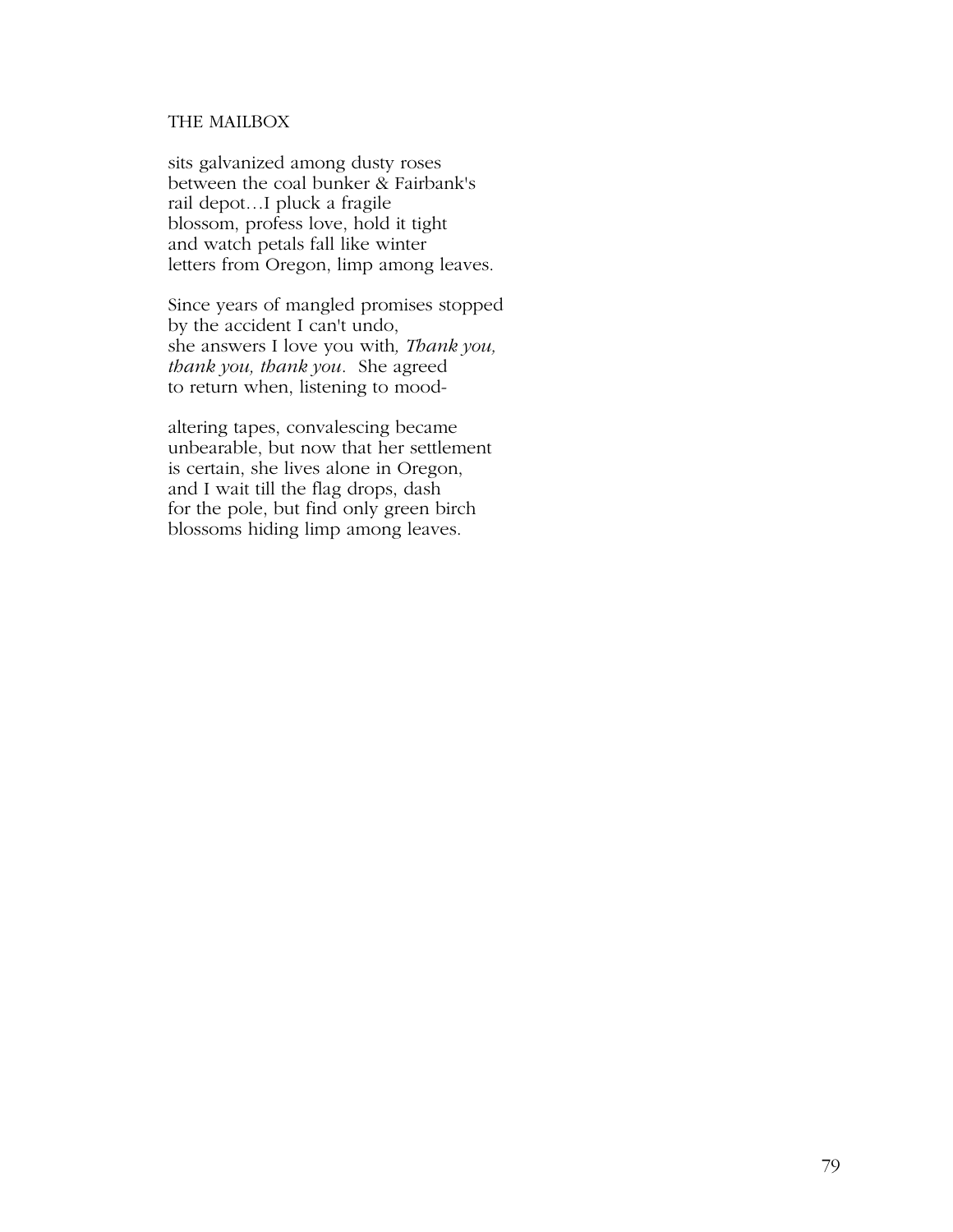#### PAPERMAKER

Smoke from wildfires caught by rain trickles from cheeks as tears water rhubarb waist-high—a million acres burn, black spruce & fireweed but holding hands in July twilight you remember tomatoes large as cantaloupes at Mountain Home, laugh about your baby crawling among the vines. Only eighteen you wanted a farm & a husband to love while he dated a high school girl who asked why the North Pole didn't fall down—

That summer you spent on Venice streets you would've thought me immature: I wasn't against Vietnam nor the multinationals, I was a pulp mill shop steward more concerned about safety than pollution. Now you make paper while I write of war.

Twelve hundred lightning strikes, twelve new fires yesterday burnt wood, I say, doesn't make good pulp— & rising fog hides the wet kiss stolen between the peas & rhubarb.

Peace marches & placards, arrest & divorce: Nixon wasn't, you say, as important as children left behind—I voted for Nixon in '68, again in '72, then quit the mill to farm shunning pesticides, herbicides. I once spent ten days in county jail, a game violation— I should've taken welfare rather than that deer said the judge I voted for in '72.

The musician you found in Venice smoked joints & jammed while you supported him & his friends & I protested taxes. It took years to square with IRS, the same years you spent in a shelter battered & burned.

Harder now, the rain drives us to shelter & the road past the garden, muddy as during breakup, circles around like the trail of a chased rabbit to the parking lot where second cars are kept.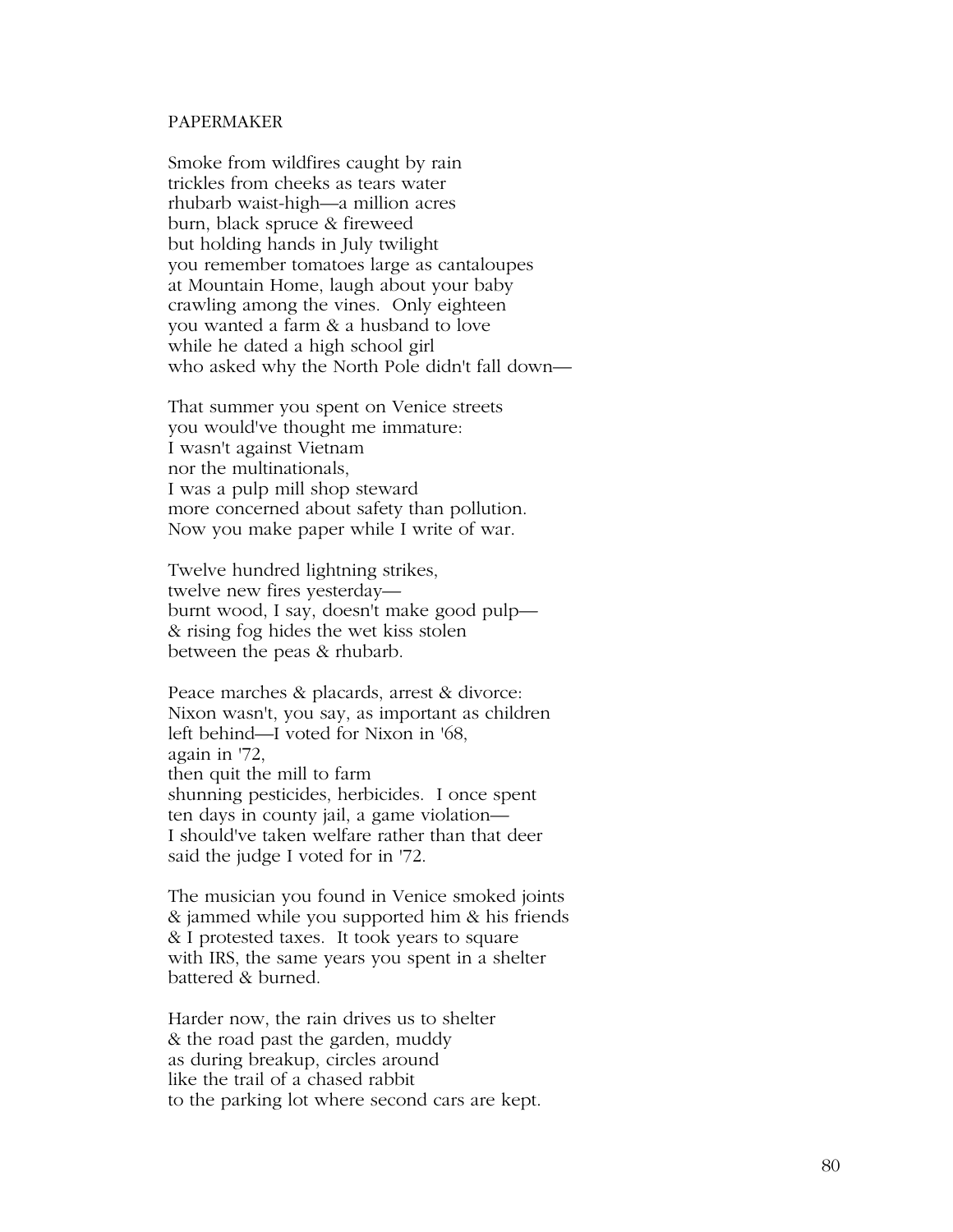We'll climb Murphy Dome tomorrow look across to Minto, maybe we'll pick blueberries, maybe we'll catch butterflies, maybe we'll do nothing at all there's time enough this summer for grasses to sprout again; moose will rub charred willows & I will fight a wildfire burning out of control.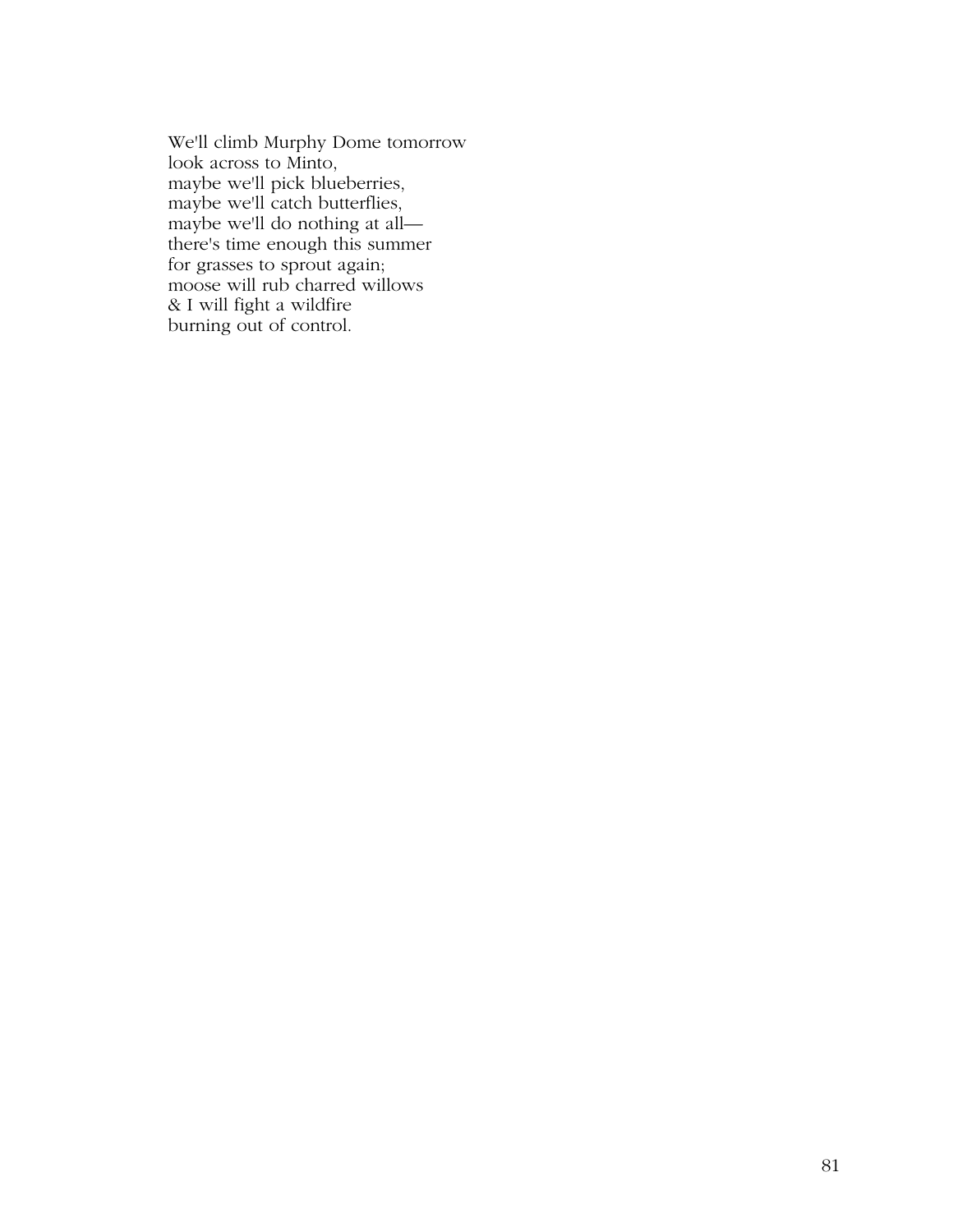# YOU SAY ALASKANS ARE FRIENDLY

giggle like a schoolgirl & hide the pain of being alone: 21 years a long time married then not married as if years never happened. I say I know & I do know the hollow hurt of appearing before the Lord empty not without offering but without family to hear sermons about FAMILY beside you and beside me weeds grow on once-plowed fields where muddy footprints crumble in the wind.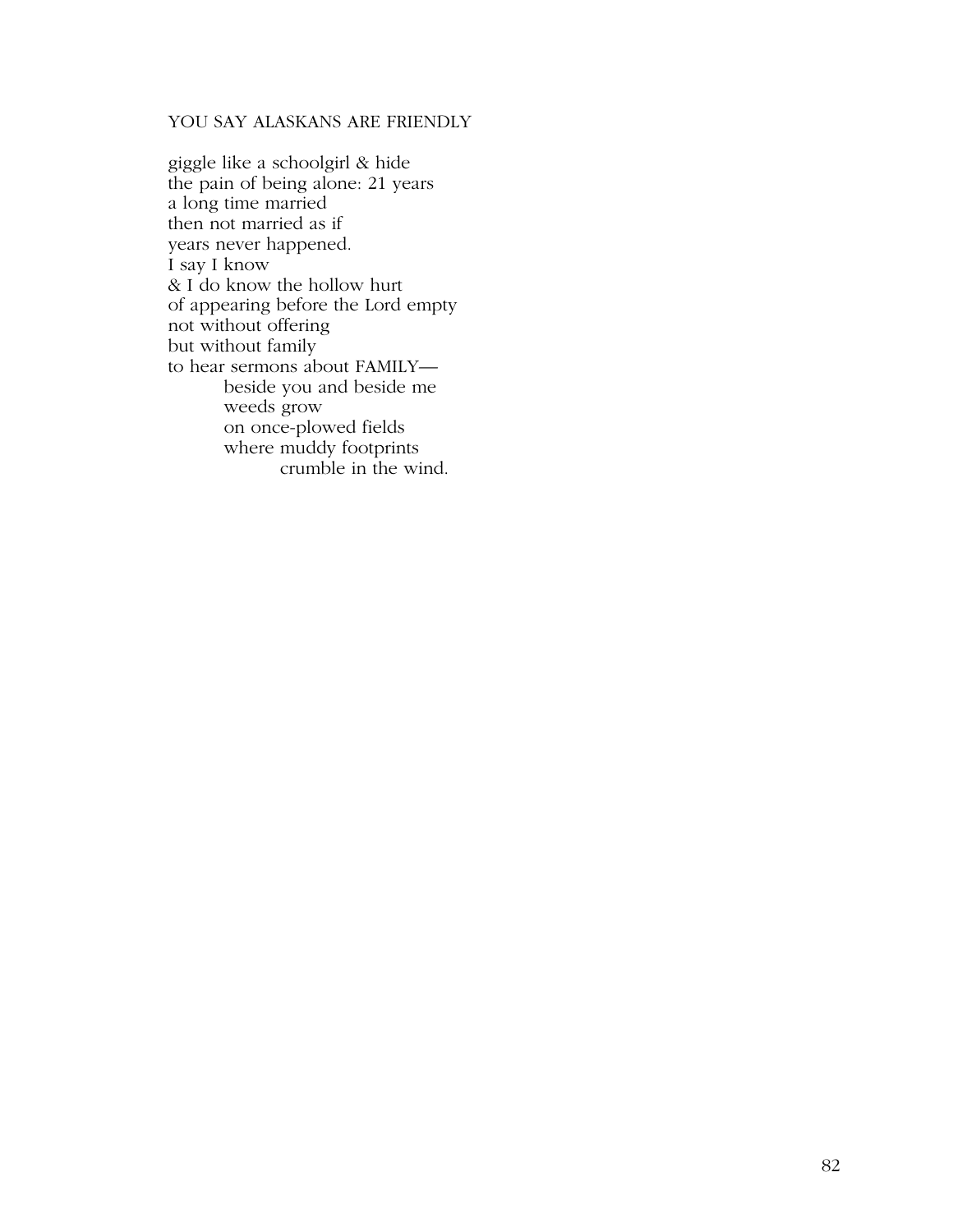#### BENDING WEST

Across a barn-bridge near Erie tapped maples fill yoked buckets while old Yorick tickles Annalee. Wish I were there, me her text,

open like a tent over her apron, starched white, still stiff. She reads while she waits, her long hair, brown as walnut juice, loosely

frames high cheeks & eyes blue as the Northern sky, tinkling cold & cloudless, delighting Japanese tourists, their long lenses aimed

nightly at pale green & pink bars spiraling flares arching up twisting bending west like heaven-bound lovers. Sweet sap flows even here this morning.

Shivering, she laughs at Uncle Toby riding his hobby horse while I sing as men before me have around lonely fires, sparks rising like howling

notes of mating wolves. Wind & moon stumble over the Alaska Range a star falls like a silver spoon down a wishing-well & I change…

Alas, poor Yorick.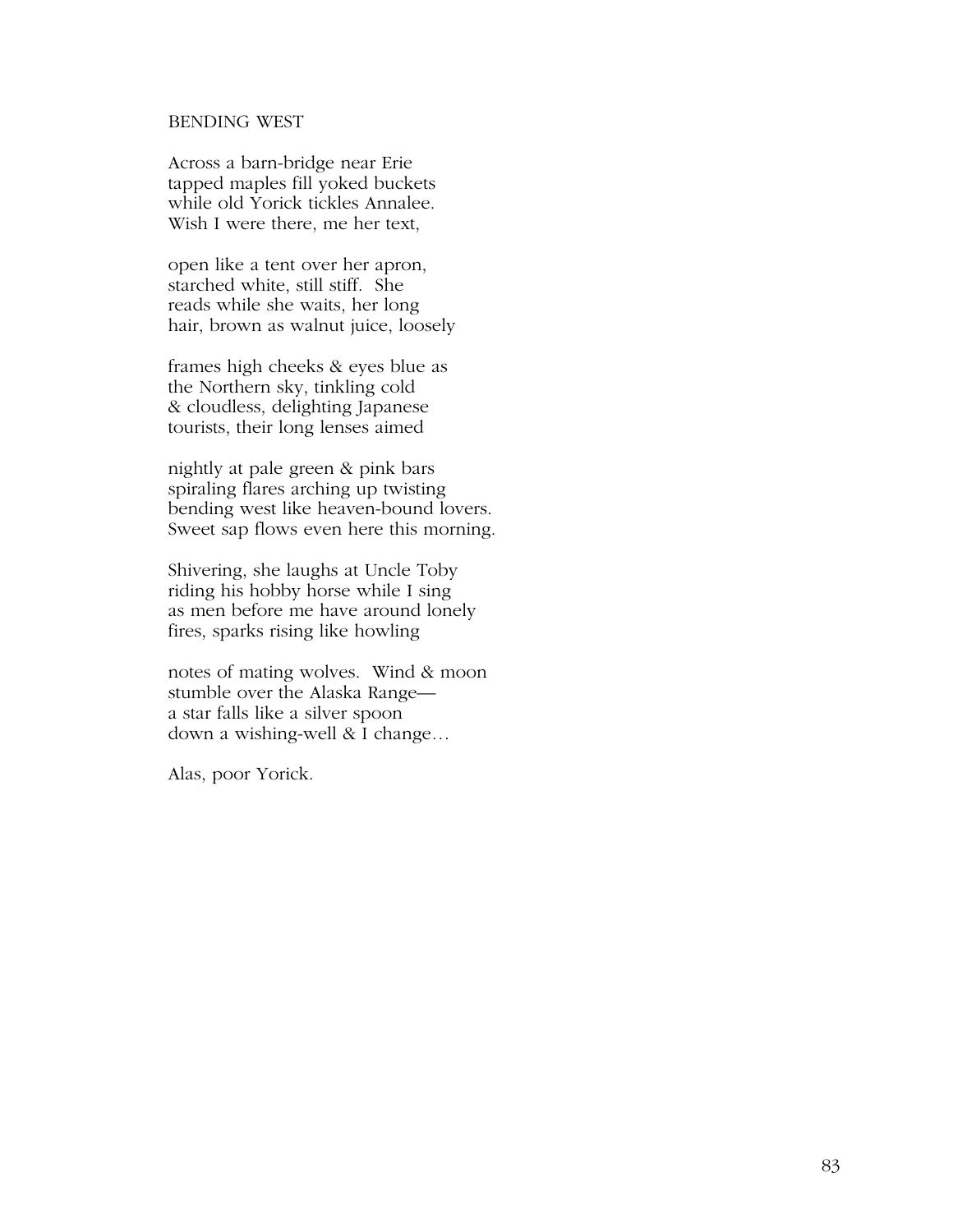# MEANDERED ACROSS

a birch hillside, blushing green, today, jumped a rabbit, then another—a pair already gray and white.

Watching them, I wanted you to see how easily they shrugged off

the rain. We, bogged down in breakup, are unable or unwilling

to shrug off winter; our runs remain blocked by snares set

by wrinkled faces, checked by monthly statements. They'll butcher

us if they can, make us into a lean stew then complain about the

late spring.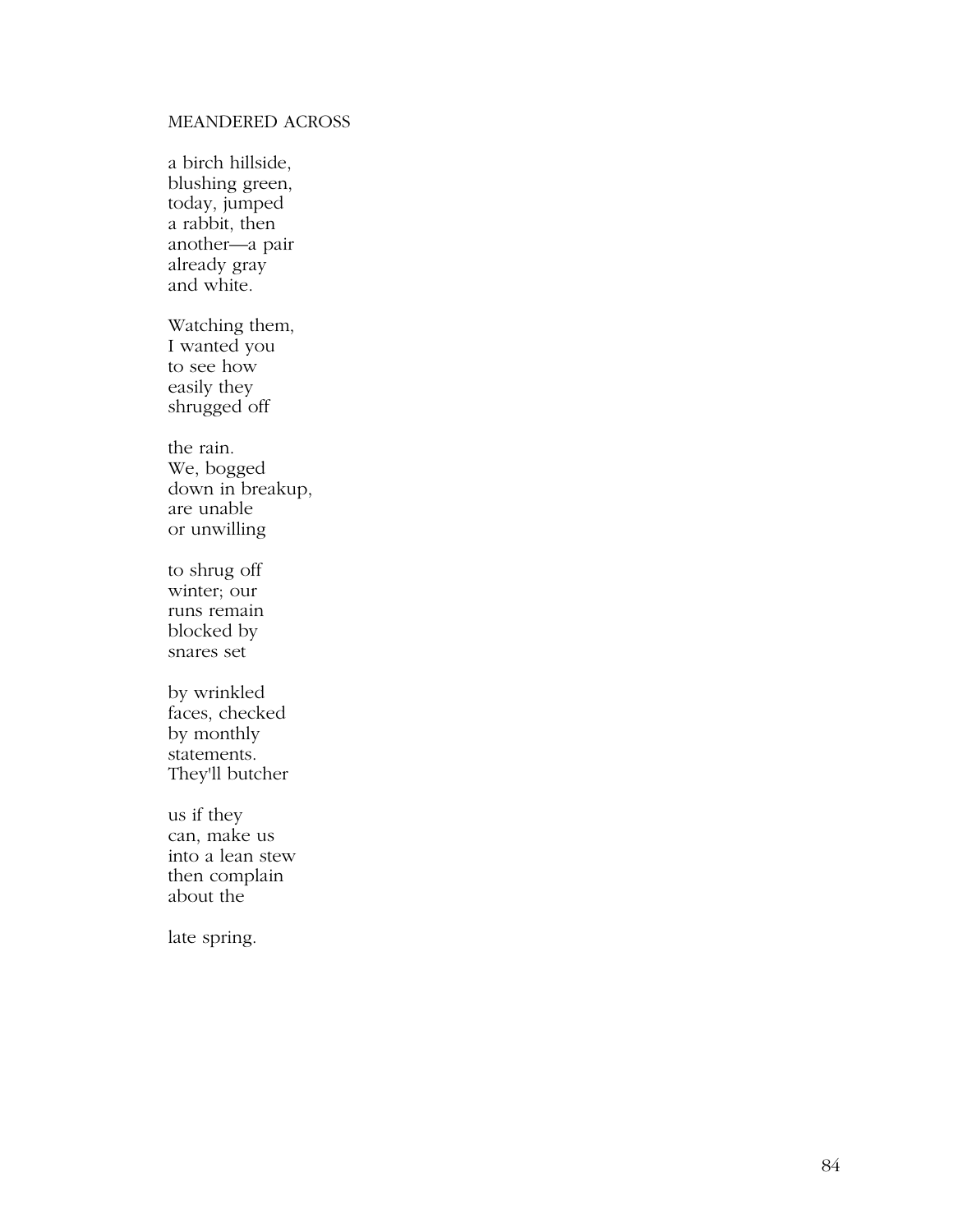#### **SIXES**

A posed picture with her sister, she stands in front of that noble fir, cones upright as candles. The fir, dug by her dad when I took him hunting on Stott Mountain the year I killed that buck, yes, the 5-point whose rack hung above my flintlock those years at Logsdon, was mowed level by her brother. Shredded bark & needles, it grew to hold draped lights that first Christmas we spent in Alaska; survived her Aunt Delores backing into it, bent bumper & chrome. Noble fir limbs grow in hexes as if three weren't enough: her dad, dead, a heart attack after triple bypass surgery; her brother, dead, a Vietnam Vet who OD'd on Valium when unable to silence voices only he heard; her Aunt Delores, dead, after three husbands & years of tippy barstools & more years of lipstick on crooked— That fir grew taller than the apples, taller than power poles, grew as tall as the walnuts planted during the first World War her sister's daughter eloped with a rock musician, & her daughters, our daughters, live with me, & we…toppled by yesterday's wind, that fir was, by lantern light, bucked & split. Firewood now, washed by today's rain, lies stacked against winter storms, sure to come.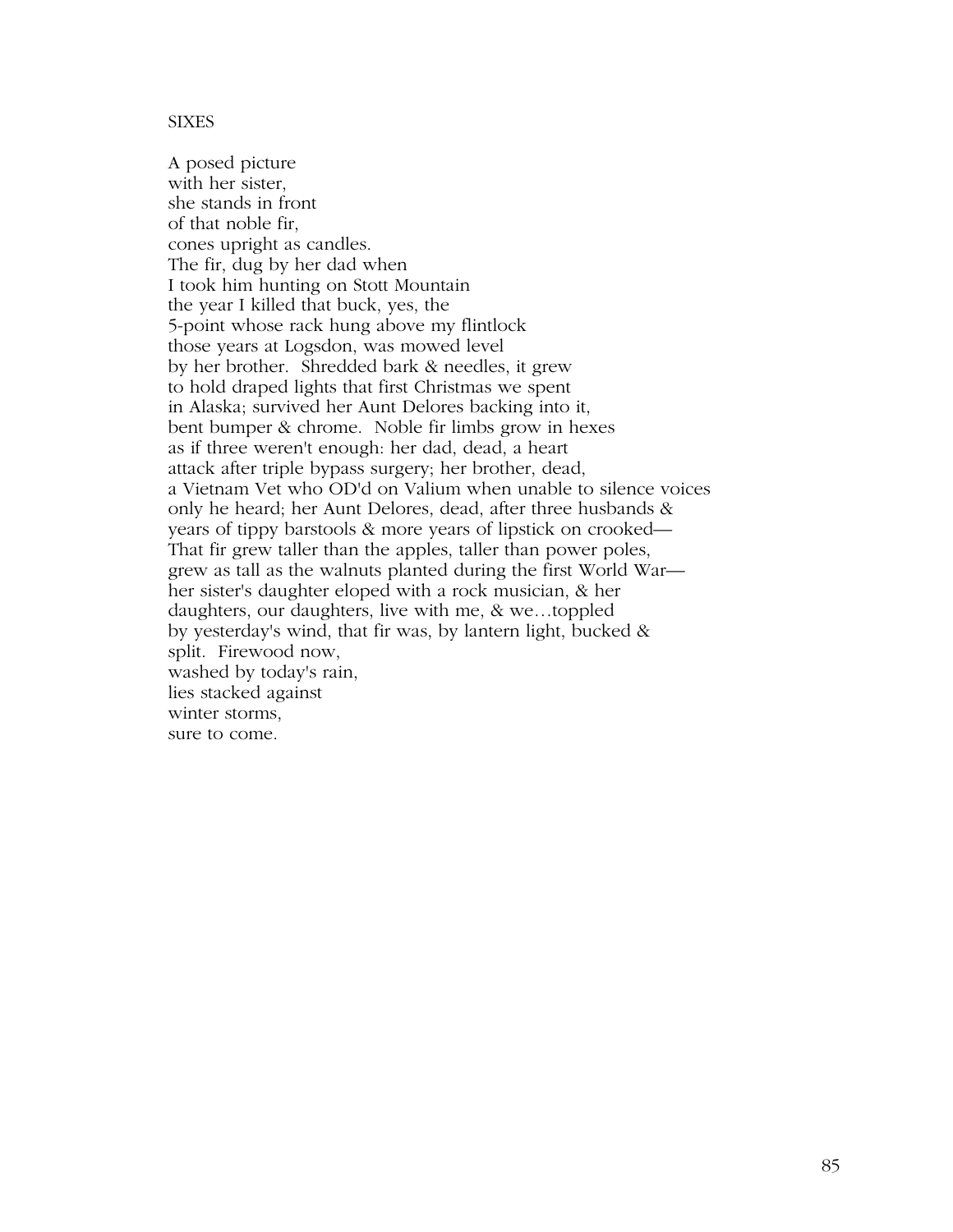# AFOGNAK LAKE

plo-ush Her friend stands, arms cradling wood cut before dark as she reaches PLO-ush for my rifle. Backs to the embers of our fire, they probe the blackness PLO-USH between spruce trunks (I hold my breath as I did when first hoping to kiss her) PLO-USH! with a three-cell dim from use as we listen to the bear pounce on spawning plo-USH silvers in the lake's shallows. Wobbling (my gun's too heavy), she thinks I don't know about them plo-ush

I swirl the last swallow of coffee in my cup, savor it. I should make another pot, and would if I didn't have to dip water from the lake.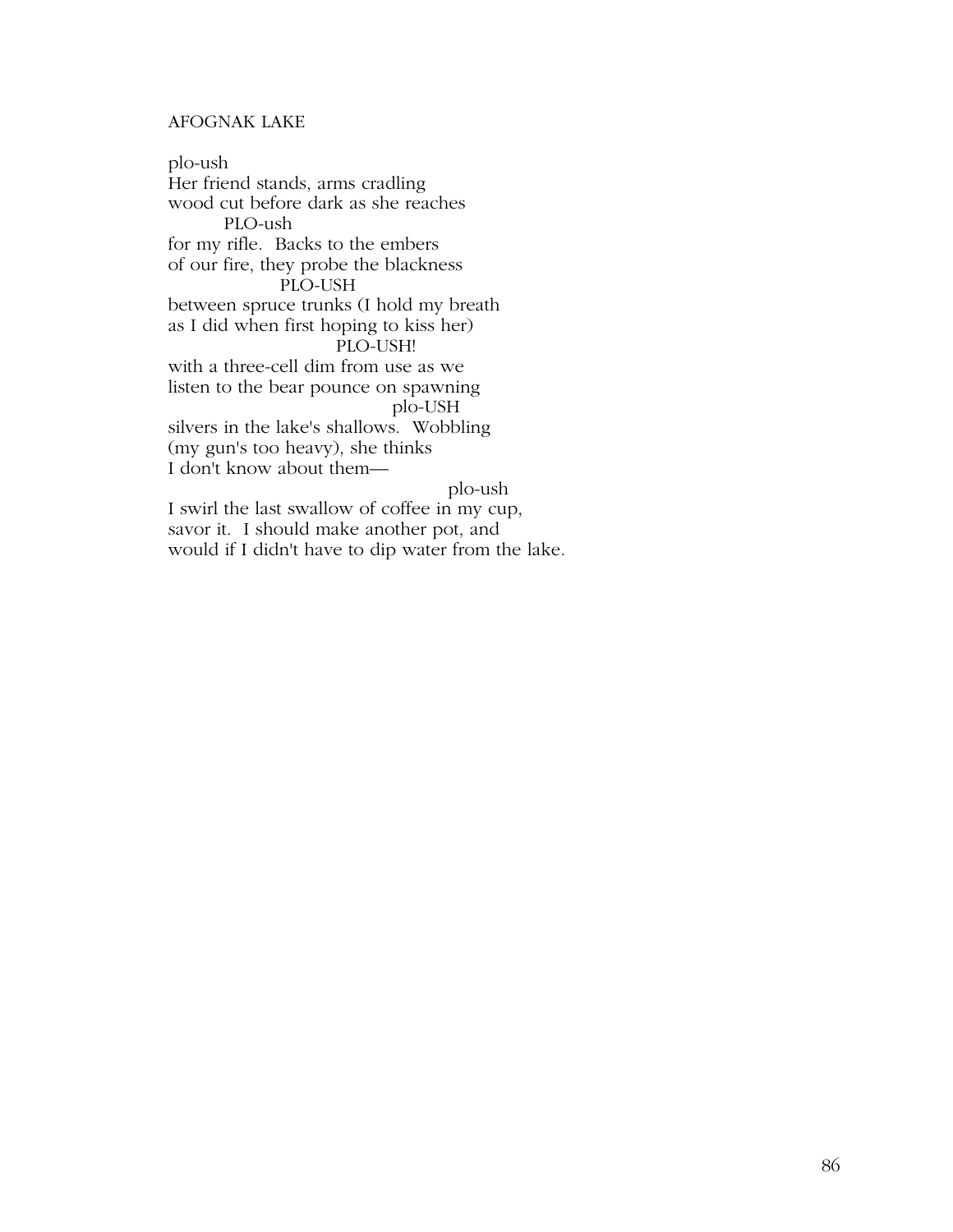## for Sarah L.

#### THE PROMISE

A spring wound too tight, I am the steel that drives aging gears, matched & mated tutor, mentor, student, lover, we are one, at an intersection. I saw you wait that moment. Tell me what were you going to say? No, don't show me…a kiss, yes and yes again. Had an EKG yesterday: a little irregularity showed up, a flutter when I thought of you. I may have been born with the defect, said I might live to be a hundred with it, the age of Abraham when you bore the promised son.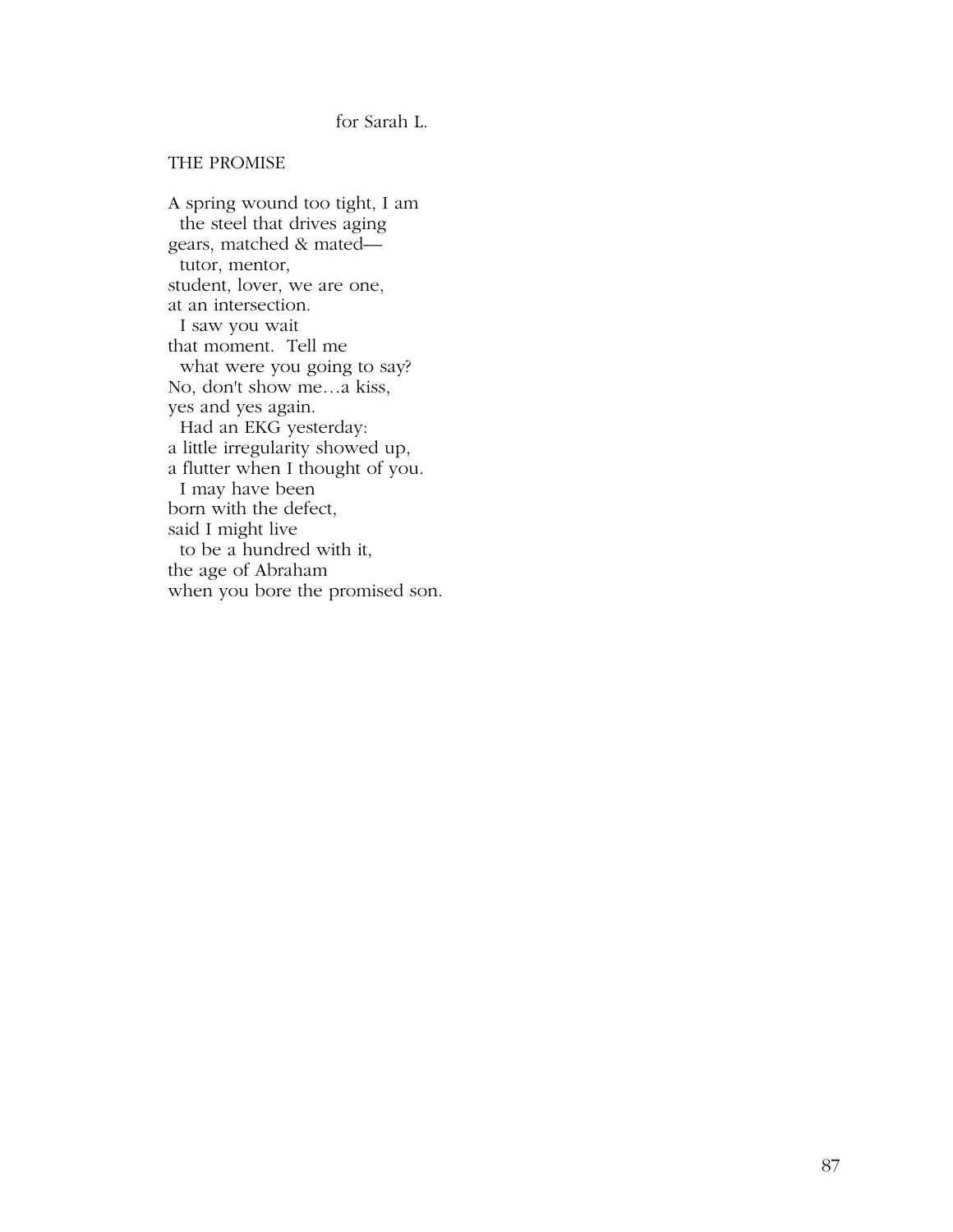# **MELTINGS**

Thin loneliness bared by the melting winter clings to cuffs and colors cheeks and casts us together like snow on a spruce bough bent low, with life in you twisting

towards the southern sun. Below, fox tracks on a rabbit run—I hear a baby hurt, squeals, terror & the kill. Now only a chainsaw whines in the distance.

Like a bench judge, you justify this decision we both hate, say it won't come between us, but wind will sway boughs

storms will shake us and timber cruisers will flag new sales. We won't remember afternoon meltings or this falling together.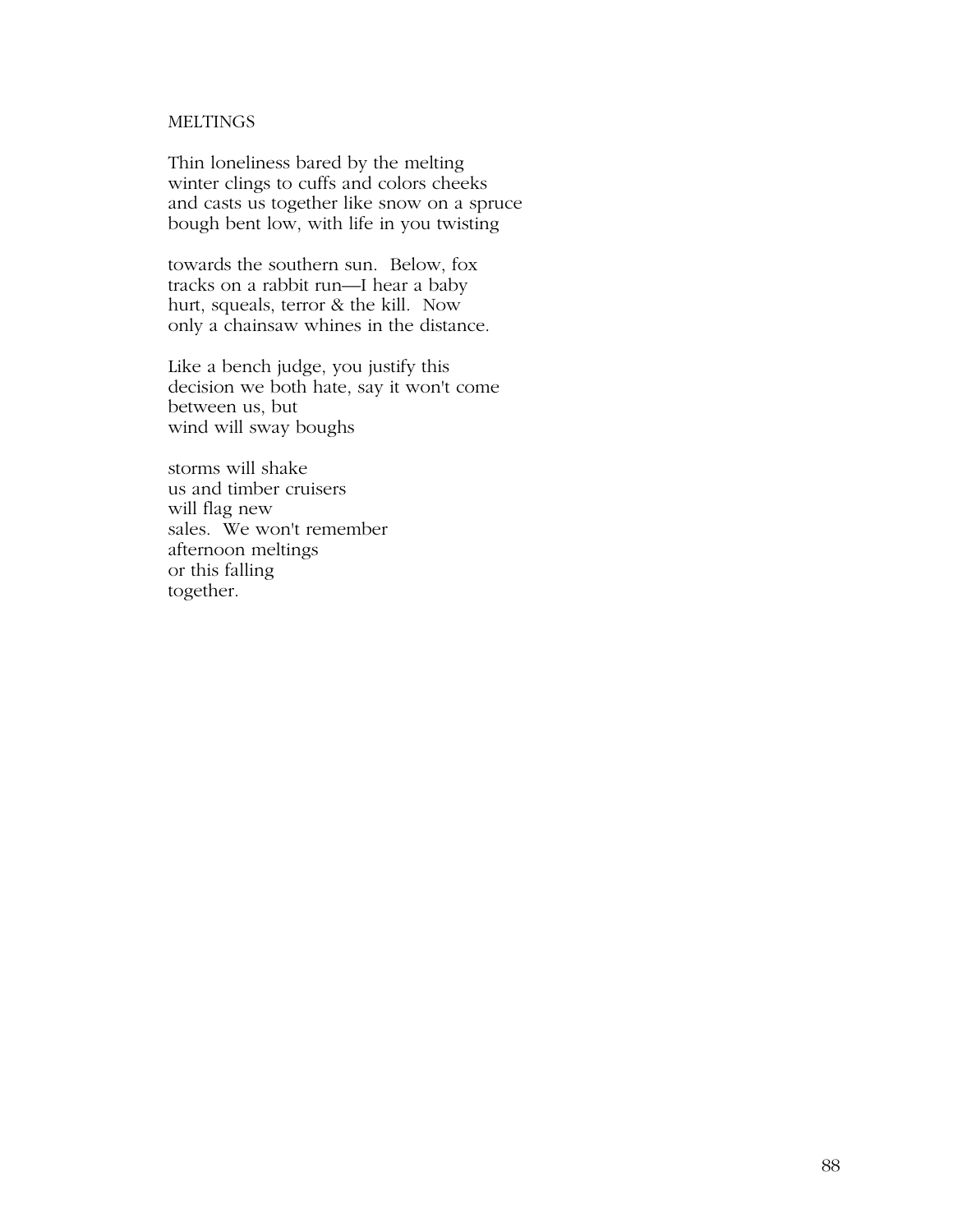# RUTH WAS

read, prayers said, but dusk has wed dawn; stars don't show over barley growing near Delta.

Seven weeks ago the harvest began at Jerusalem… what has Alaska made of you who once was like Ruth—

you returned to your mother, no longer willing to wait for the northern harvest reaped when Trumpets

herald the new year, the coming of a new age with the Law written on the hearts of men

like me who didn't plan for failure nor for success.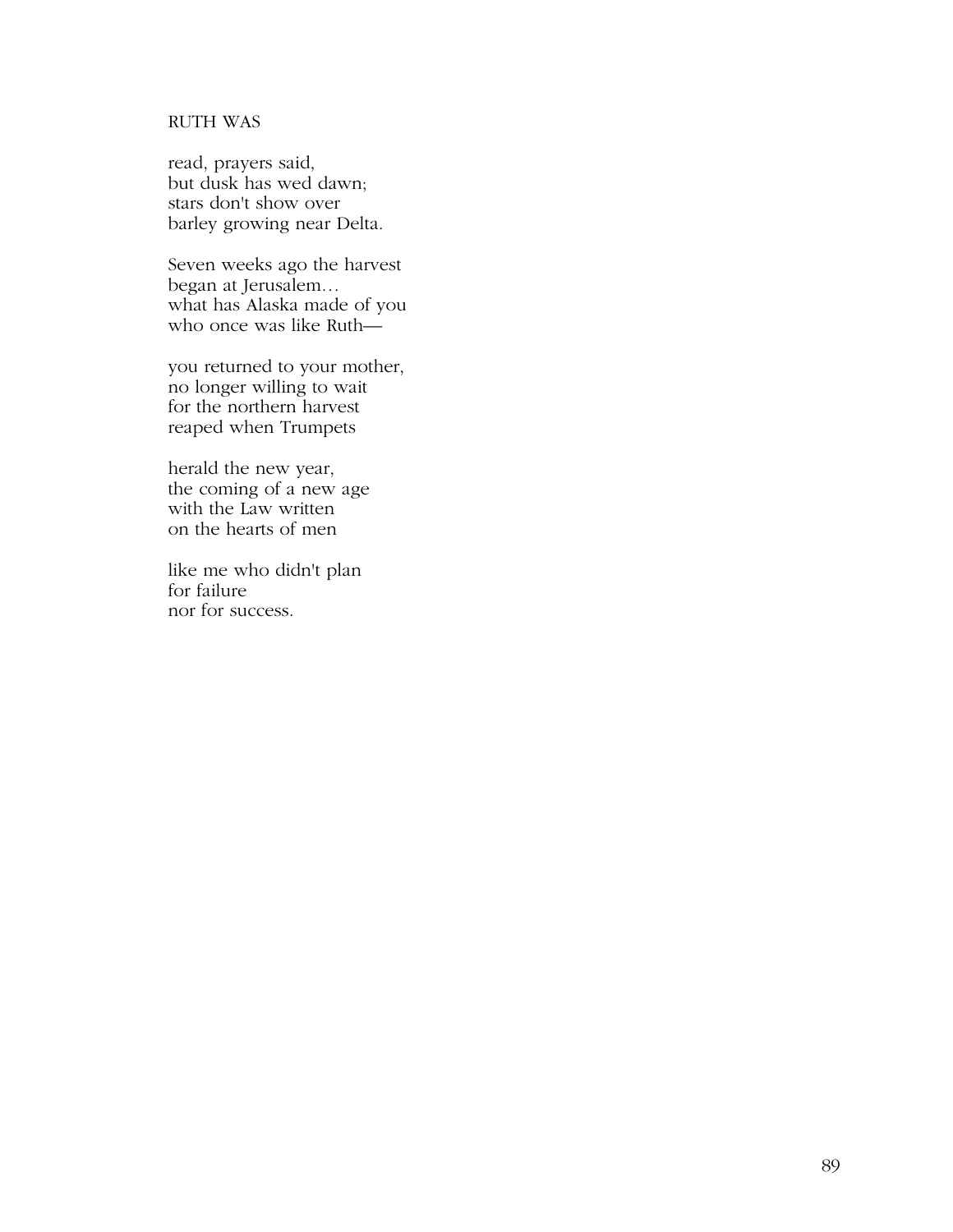# MARRIAGE

when I first heard crescent of wilderness I'd just read about Formline design breaking down in the margins where traditions wed two becoming one something new created from history where stories are things that keep alive blankets that killed—

I started over again in a wilderness where wolf howls reach to northern lights arching, flaring as I parted curtains of another crescent & planted seed without disturbing sleeping weeds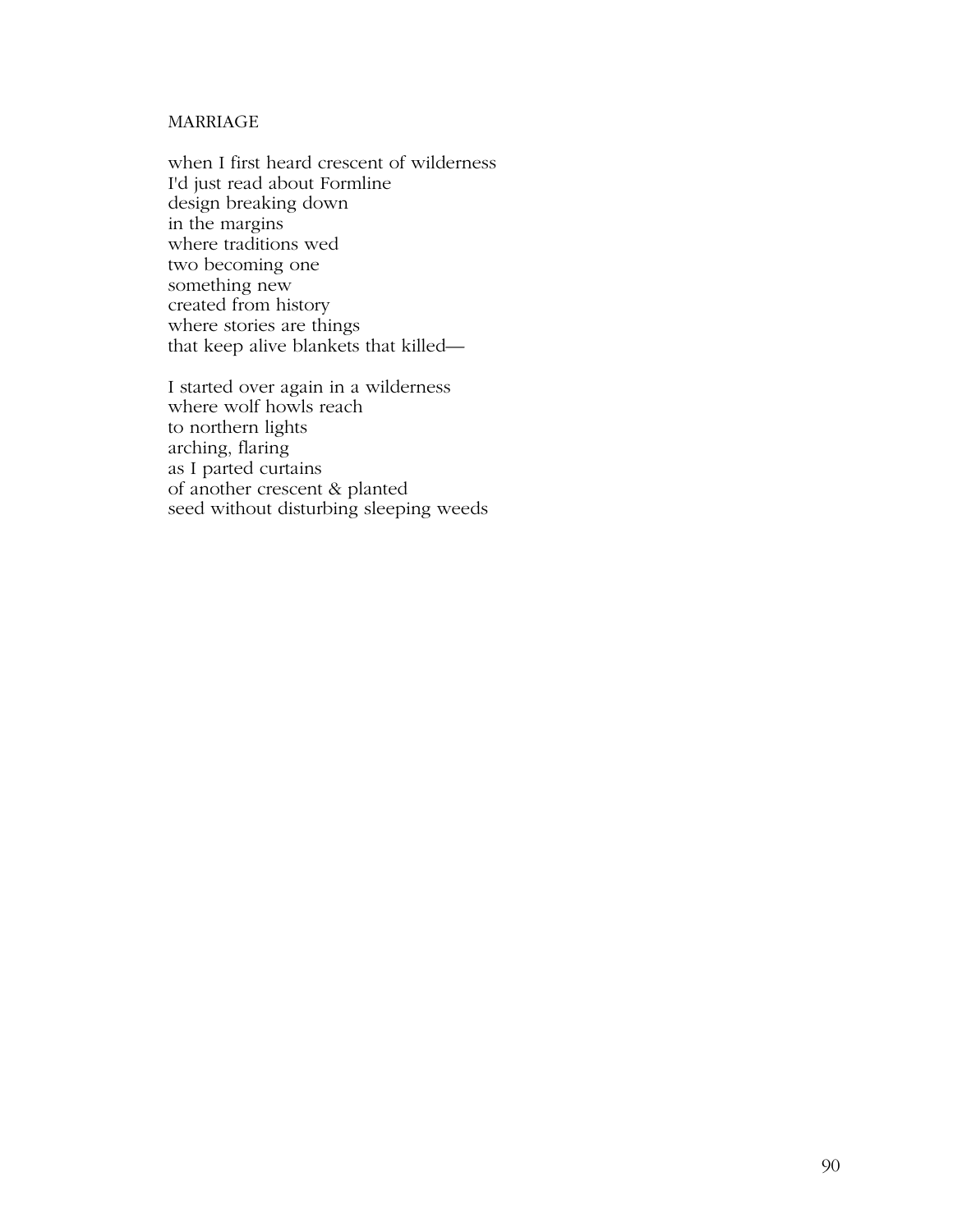prozac—

a gray gull on a gray stone in a gray river marks where she caught a gray fish on a gray lure on another gray day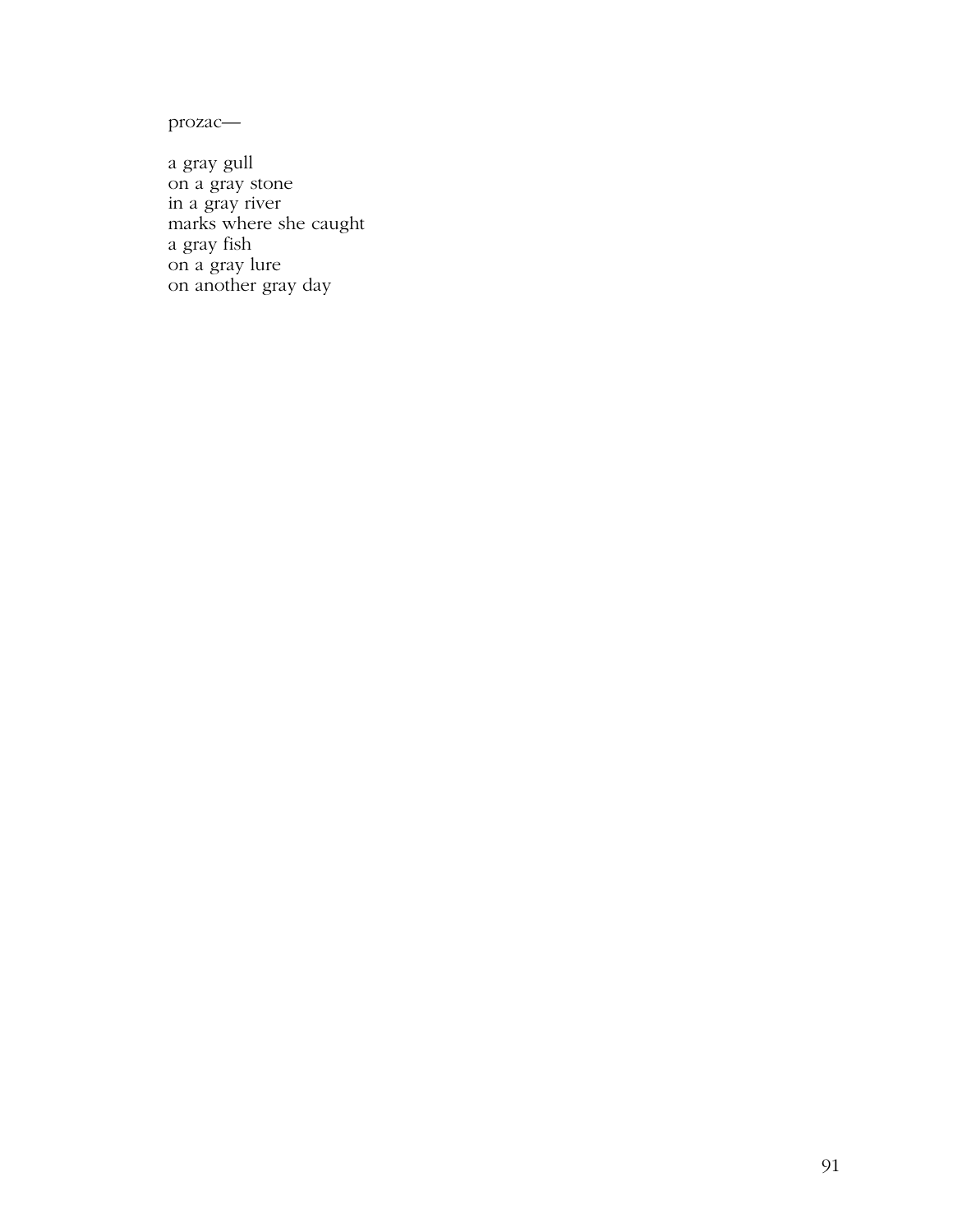# FAITH—

the earth lives in animal groans healing itself in darkness & we as mites on its pelt wander to & fro ever busy sucking its blood

but for no reason known a few of us are called sojourners are given an uplink that will cause muscles to twitch if we have the faith to ask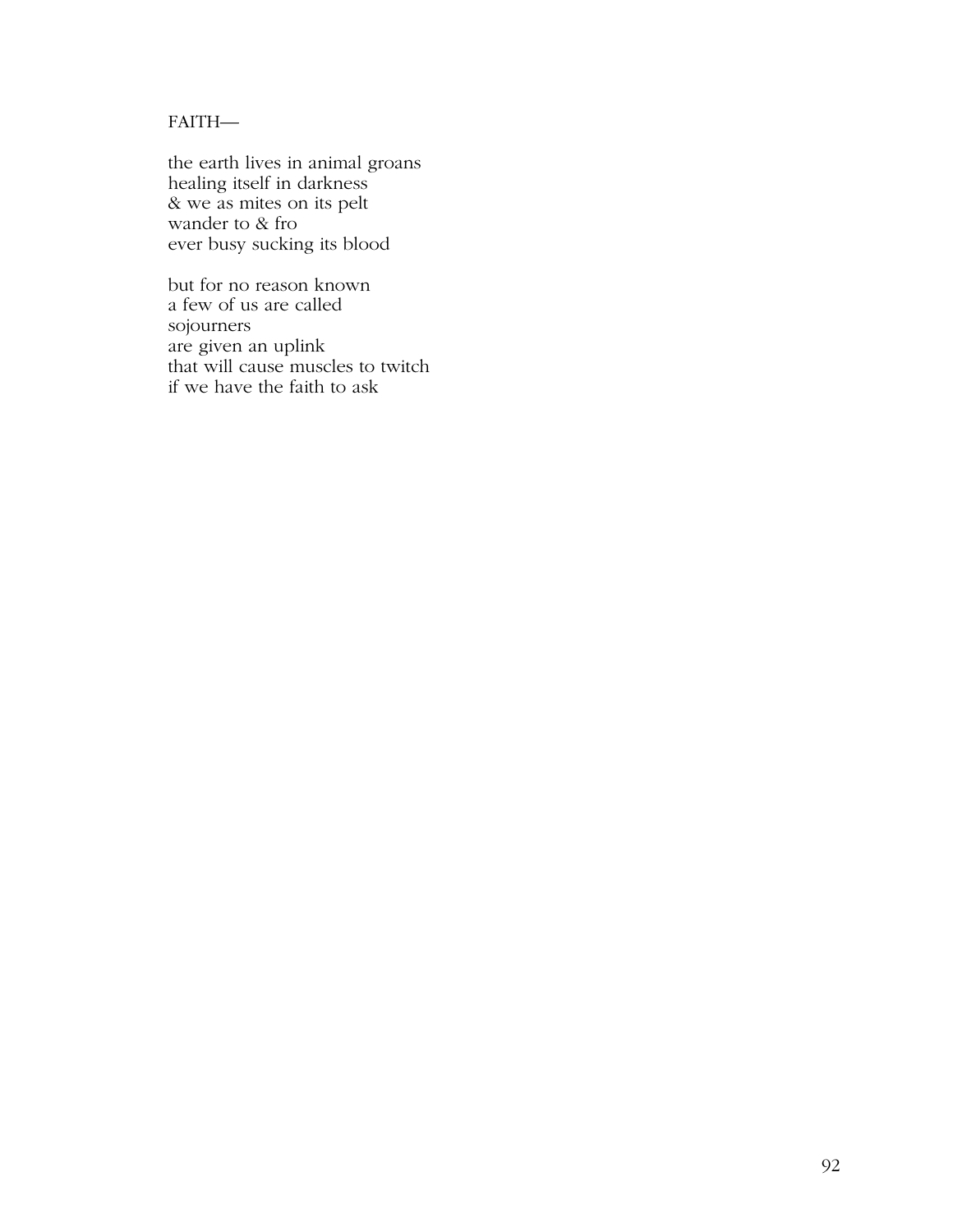# WHEN I READ ORWELL

1984 was years in the future, but that year brought days of crying alone in a sanitized room blaming me for not being there.

Her visitor said I betrayed her— I know who he was & when he was there, even what he said for I read her nurses' notes

so she made a deal to deal thought nobody knew till guilt broke a vow lasting forever.

Now, she's alone with her settlement—

I haven't lost interest in living But—

didn't want to admit failure didn't want to grow fat as a palace eunch castrated by an old promise to remain faithful

but I have and I will, not for her sake but for mine.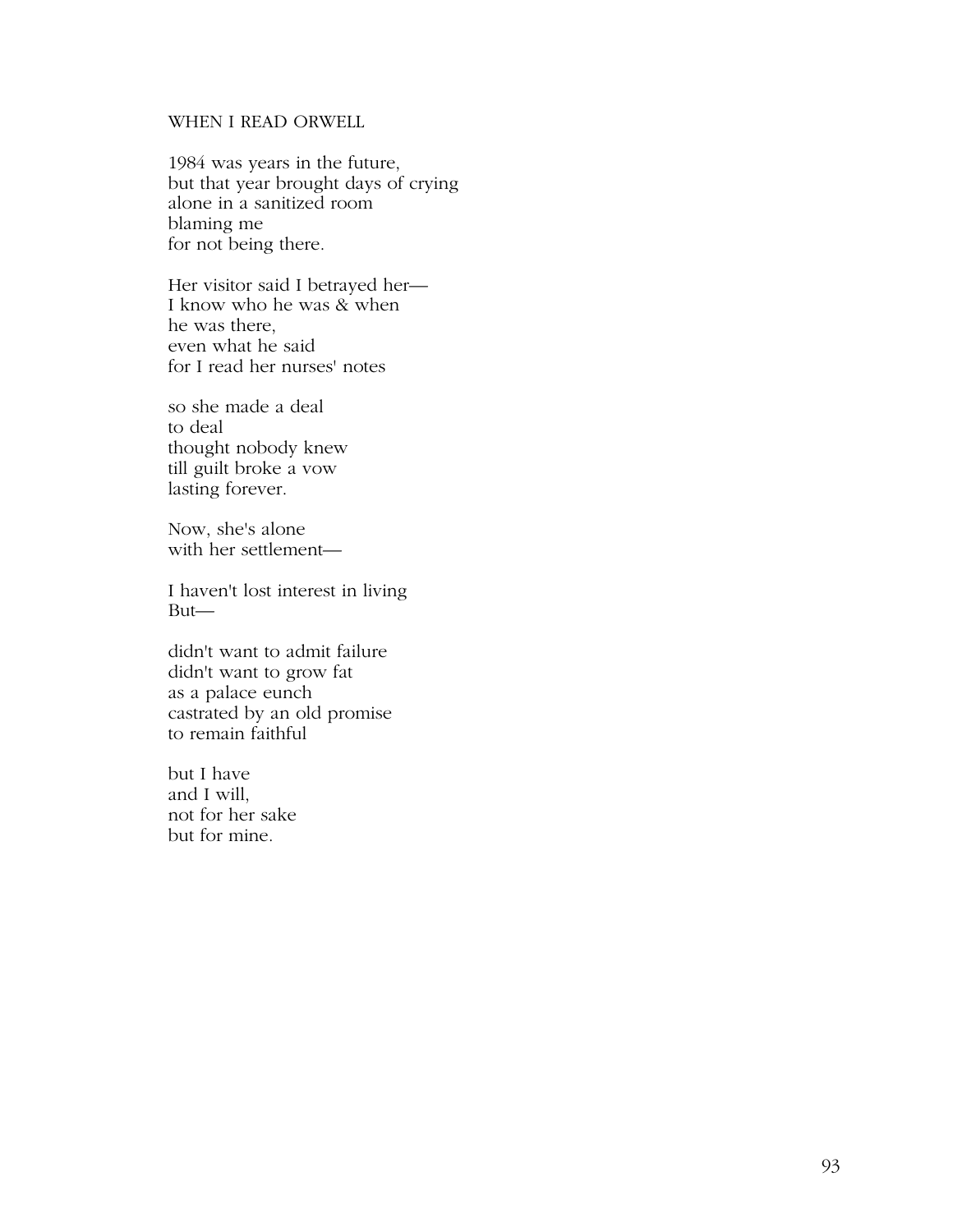#### A LETTER TO OREGON

Years of mangled promises were stopped by accident. I can't undo

the damage. She agreed to return till her insurance settlement was certain her daughters don't bother her anymore.

They want to send something for Mother's Day, a colored picture from a coloring book. I say, Okay.

They're seventeen & eighteen, but she stopped being a mother a long time ago. Tender green leaves soften ghostly white trunks—

I stand among birches, each fragile as the North and as tough—

I worry why I can't turn loose of her. Divorce has become natural as oil spills and asphalt highways.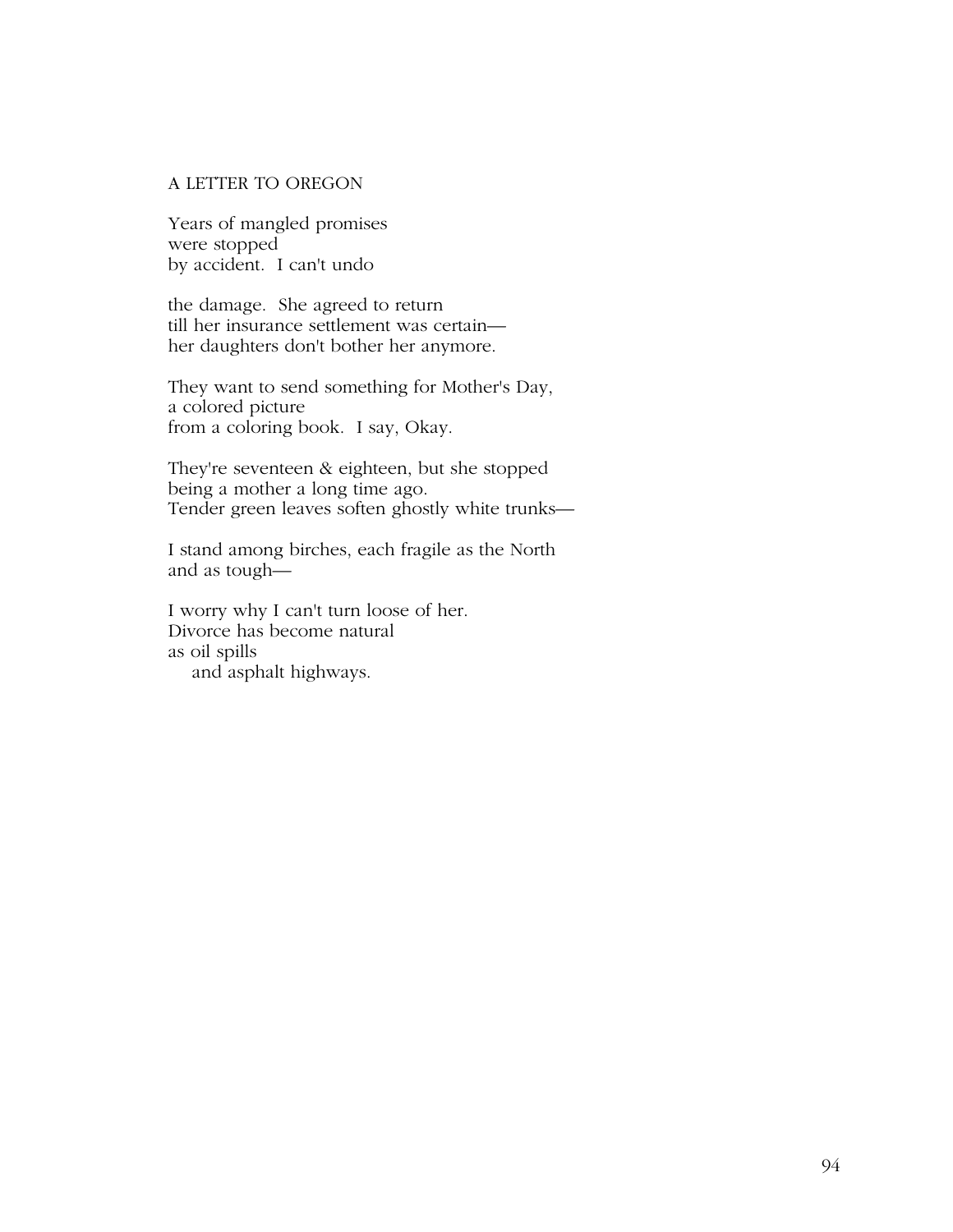# A LETTER

yesterday concerned about Exxon's Spill— Robin heard how the industry betrayed us— I answered this morning.

Took an hour to gather enough birch bark to write, with a ballpoint, "Without industrialization, human intercourse dies as trace

gold lost

when black sand

spills.